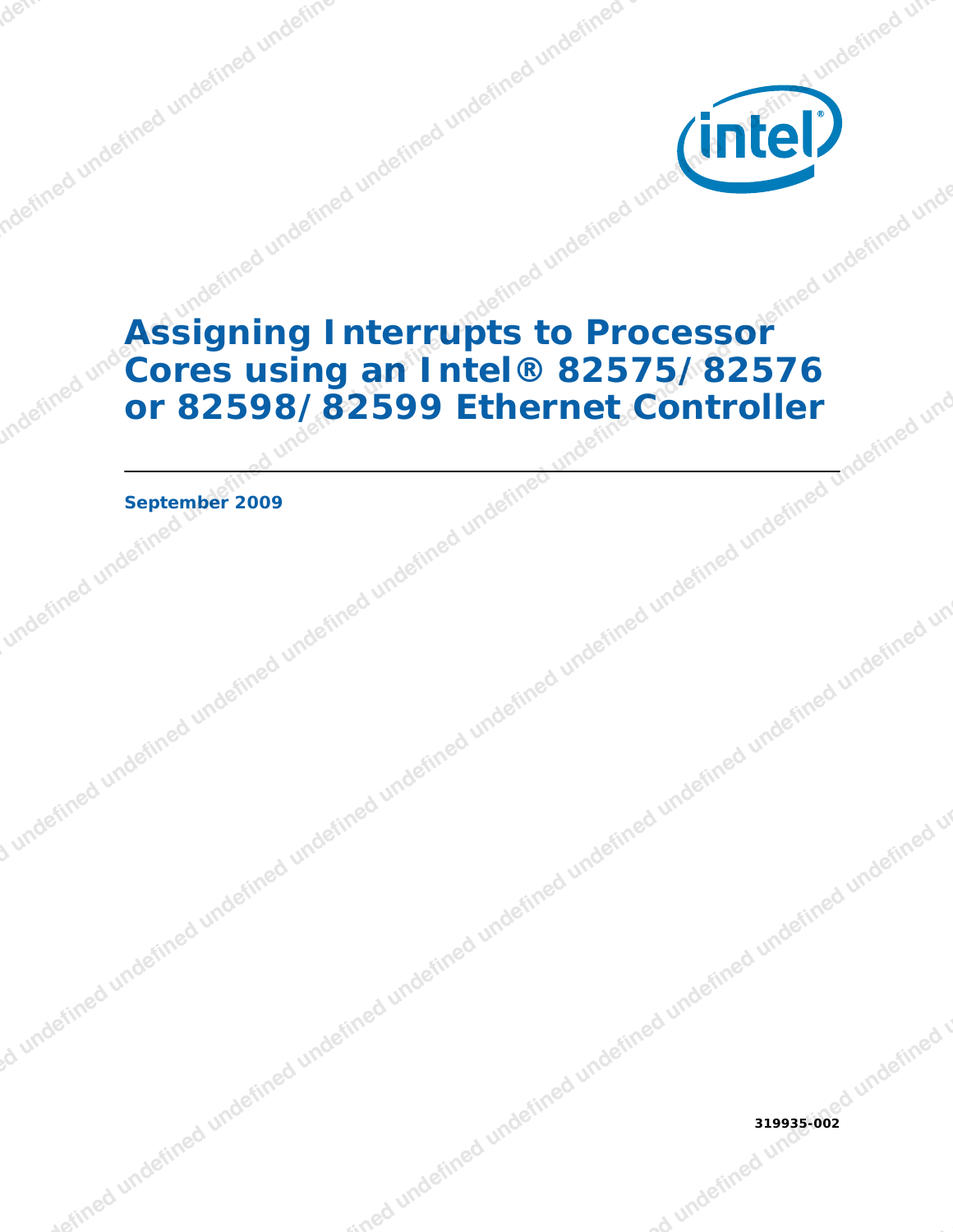

INFORMATION IN THIS DOCUMENT IS PROVIDED IN CONNECTION WITH INTEL® PRODUCTS. NO LICENSE, EXPRESS OR IMPLIED, BY ESTOPPEL OR<br>OTHERWISE, TO ANY INTELLECTUAL PROPERTY RIGHTS IS GRANTED BY THIS DOCUMENT. EXCEPT AS PROVIDED IN OF SALE FOR SUCH PRODUCTS, INTEL ASSUMES NO LIABILITY WHATSOEVER, AND INTEL DISCLAIMS ANY EXPRESS OR IMPLIED WARRANTY, RELATING TO SALE AND/OR USE OF INTEL PRODUCTS INCLUDING LIABILITY OR WARRANTIES RELATING TO FITNESS FOR A PARTICULAR PURPOSE,<br>MERCHANTABILITY, OR INFRINGEMENT OF ANY PATENT, COPYRIGHT OR OTHER INTELLECTUAL PROPERTY RIGHT. Intel pro use in medical, life saving, life sustaining, critical control or safety systems, or in nuclear facility applications.

Intel may make changes to specifications and product descriptions at any time, without notice.

Intel Corporation may have patents or pending patent applications, trademarks, copyrights, or other intellectual property rights that relate to the presented subject matter. The furnishing of documents and other materials and information does not provide any license, express or implied, by estoppel or otherwise, to any such patents, trademarks, copyrights, or other intellectual property rights.

IMPORTANT - PLEASE READ BEFORE INSTALLING OR USING INTEL® PRE-RELEASE PRODUCTS.

Please review the terms at http://www.intel.com/netcomms/prerelease\_terms.htm carefully before using any Intel® pre-release product, including any<br>evaluation, development or reference hardware and/or software product (coll indicate your acceptance of these terms, which constitute the agreement (the "Agreement") between you and Intel Corporation ("Intel"). In the event that you do not agree with any of these terms and conditions, do not use or install the Pre-Release Product and promptly return it unused to Intel. Designers must not rely on the absence or characteristics of any features or instructions marked "reserved" or "undefined." Intel reserves these for future definition and shall have no responsibility whatsoever for conflicts or incompatibilities arising from future changes to them. **undefined undefined undefined undefined undefined undefined undefined undefined undefined undefined undefined undefined undefined undefined undefined undefined undefined undefined undefined undefined undefined undefined undefined undefined undefined undefined undefined undefined undefined undefined undefined undefined undefined undefined undefined undefined undefined undefined undefined undefined undefined undefined undefined undefined undefined undefined undefined undefined undefined undefined undefined undefined undefined undefined undefined undefined undefined undefined undefined undefined undefined undefined undefined undefined undefined undefined undefined undefined undefined undefined undefined undefined undefined undefined undefined undefined undefined undefined undefined undefined undefined undefined undefined undefined undefined undefined undefined undefined undefined undefined undefined undefined undefined undefined undefined undefined undefined undefined undefined undefined undefined undefined undefined undefined undefined undefined undefined undefined undefined undefined undefined undefined undefined undefined undefined undefined undefined undefined undefined undefined undefined undefined undefined undefined undefined undefined undefined undefined undefined undefined undefined undefined undefined undefined undefined undefined undefined undefined undefined undefined undefined undefined undefined undefined undefined undefined undefined undefined undefined undefined undefined undefined undefined undefined undefined undefined undefined undefined undefined undefined undefined undefined undefined undefined undefined undefined undefined undefined undefined undefined undefined undefined undefined undefined undefined undefined undefined undefined undefined undefined undefined undefined undefined undefined undefined undefined undefined undefined undefined undefined undefined undefined undefined undefined undefined undefined undefined undefined undefined undefined undefined undefined undefined undefined undefined undefined undefined undefined undefined undefined undefined undefined undefined undefined undefined undefined undefined undefined undefined undefined undefined undefined undefined undefined undefined undefined undefined undefined undefined undefined undefined undefined undefined undefined undefined undefined undefined undefined undefined undefined undefined undefined undefined undefined undefined undefined undefined undefined undefined undefined undefined undefined undefined undefined undefined undefined undefined undefined undefined undefined undefined undefined undefined undefined undefined undefined undefined undefined undefined undefined undefined undefined undefined undefined undefined undefined undefined undefined undefined undefined undefined undefined undefined undefined undefined undefined undefined undefined undefined undefined undefined undefined undefined undefined undefined undefined undefined undefined undefined undefined undefined undefined undefined undefined undefined undefined undefined undefined undefined undefined undefined undefined undefined undefined undefined undefined undefined undefined undefined undefined undefined undefined undefined undefined undefined undefined undefined undefined undefined undefined undefined undefined undefined undefined undefined undefined undefined undefined undefined undefined undefined undefined undefined undefined undefined undefined undefined undefined undefined undefined undefined undefined undefined undefined undefined undefined undefined undefined undefined undefined undefined undefined undefined undefined undefined undefined undefined undefined undefined undefined undefined undefined undefined undefined undefined undefined undefined undefined undefined undefined undefined undefined undefined undefined undefined undefined undefined undefined undefined undefined undefined undefined undefined undefined undefined undefined undefined undefined undefined undefined undefined undefined undefined undefined undefined undefined undefined undefined undefined undefined undefined undefined undefined undefined undefined undefined undefined undefined undefined undefined** 

Intel processor numbers are not a measure of performance. Processor numbers differentiate features within each processor family, not across different processor families. See http://www.intel.com/products/processor\_number for details.

The Ethernet controllers included in this document may contain design defects or errors known as errata which may cause the product to deviate from published specifications. Current characterized errata are available on request.

Hyper-Threading Technology requires a computer system with an Intel® Pentium® 4 processor supporting HT Technology and a HT Technology enabled<br>chipset, BIOS and operating system. Performance will vary depending on the spec products/ht/Hyperthreading\_more.htm for additional information.

Contact your local Intel sales office or your distributor to obtain the latest specifications and before placing your product order.

Copies of documents which have an ordering number and are referenced in this document, or other Intel literature, may be obtained from:

Intel Corporation

2

P.O. Box 5937 Denver, CO 80217-9808

or call in North America 1-800-548-4725, Europe 44-0-1793-431-155, France 44-0-1793-421-777, Germany 44-0-1793-421-333, other Countries 708-<br>296-9333, other Countries 708-<br>Intel and theil logo are trademarks or registered 296-9333.

Intel and Intel logo are trademarks or registered trademarks of Intel Corporation or its subsidiaries in the United States and other countries.

\*Other names and brands may be claimed as the property of others.

Copyright © 2009, Intel Corporation. All Rights Reserved.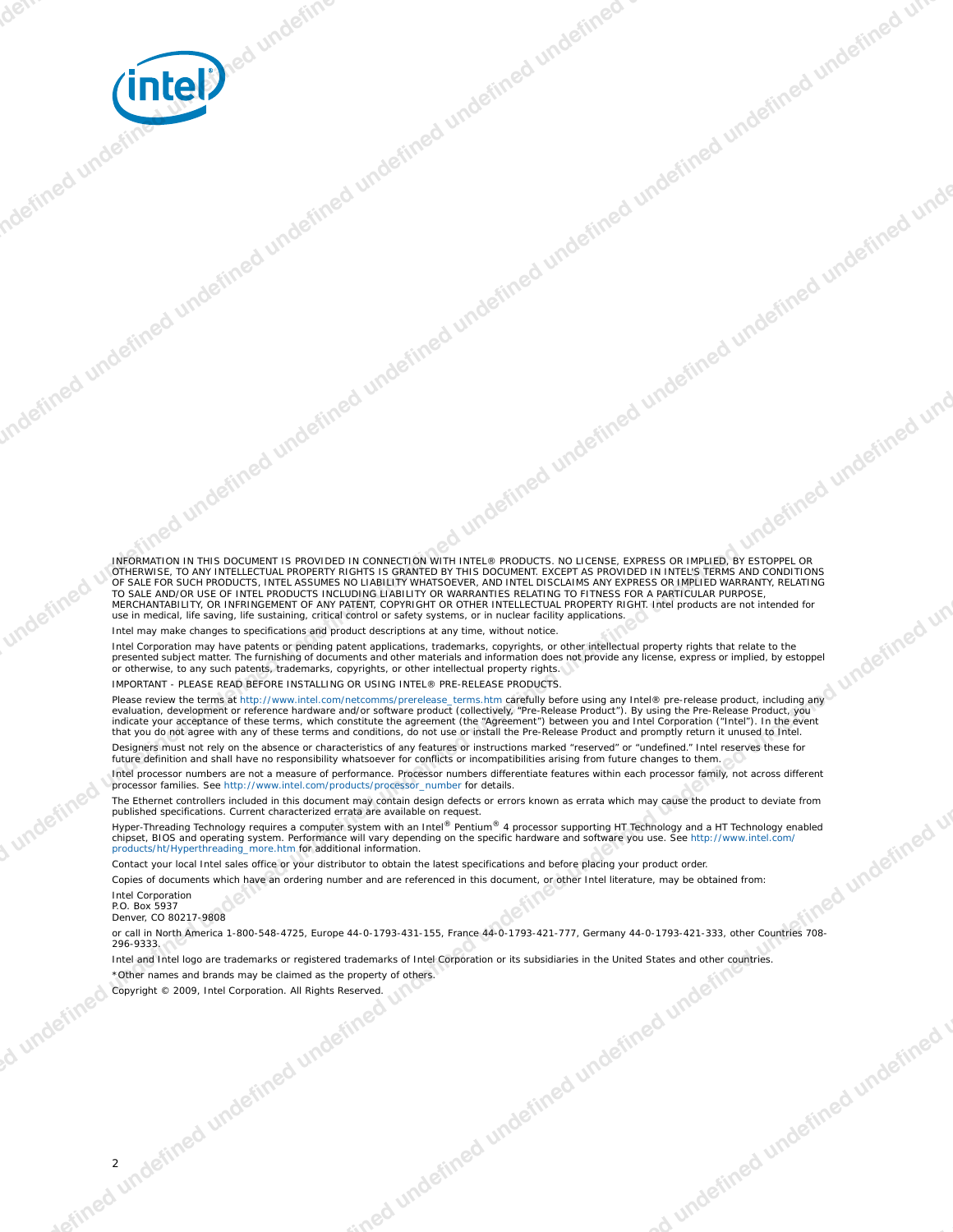

## **Contents**

| <i>(intel)</i><br>Assigning Interrupts to Processor Cores-82575/82576/82598/82599                                                                                                                                                                                                                                                                                                                                                                       |
|---------------------------------------------------------------------------------------------------------------------------------------------------------------------------------------------------------------------------------------------------------------------------------------------------------------------------------------------------------------------------------------------------------------------------------------------------------|
| <b>Contents</b><br>1.0 IP Forwarding and Pinning Queues to Processors<br>1.4 IGB and IXGBE Drivers<br>$\bigcirc$ 1.4.1 IGB<br>8.0 Other Optimizations Found From Performance Testing<br><b>Revision History</b><br><u>the community of the community of the community of the community of the community of the community of the community of the community of the community of the community of the community of the community of the community of </u> |
| Rev Rev Date<br>$\sim 0$<br><b>Description</b><br><b>START START</b><br>$\sim$ 0.1<br>2.1 Sept 2009 Added 82576 and 82599 applicability.<br>2.0 Feb 2009 Initial public release.<br>and the second second                                                                                                                                                                                                                                               |
|                                                                                                                                                                                                                                                                                                                                                                                                                                                         |
|                                                                                                                                                                                                                                                                                                                                                                                                                                                         |
|                                                                                                                                                                                                                                                                                                                                                                                                                                                         |
|                                                                                                                                                                                                                                                                                                                                                                                                                                                         |
|                                                                                                                                                                                                                                                                                                                                                                                                                                                         |

## **Revision History**

| Jefined undefined under | <b>Rev</b> | <b>Rev Date</b> | <b>Description</b><br>madelined undefined undefined undefined undefined undefined undefined undefined undefined                                                                                                                | undefined |
|-------------------------|------------|-----------------|--------------------------------------------------------------------------------------------------------------------------------------------------------------------------------------------------------------------------------|-----------|
|                         |            |                 |                                                                                                                                                                                                                                |           |
|                         |            |                 |                                                                                                                                                                                                                                |           |
|                         |            |                 |                                                                                                                                                                                                                                |           |
|                         |            |                 |                                                                                                                                                                                                                                |           |
|                         |            |                 |                                                                                                                                                                                                                                |           |
|                         |            |                 |                                                                                                                                                                                                                                |           |
|                         |            |                 |                                                                                                                                                                                                                                |           |
|                         |            |                 |                                                                                                                                                                                                                                |           |
|                         |            |                 |                                                                                                                                                                                                                                |           |
|                         |            |                 |                                                                                                                                                                                                                                |           |
|                         |            |                 |                                                                                                                                                                                                                                |           |
|                         |            |                 |                                                                                                                                                                                                                                |           |
|                         |            |                 |                                                                                                                                                                                                                                |           |
|                         |            |                 |                                                                                                                                                                                                                                |           |
|                         |            |                 |                                                                                                                                                                                                                                |           |
|                         |            |                 |                                                                                                                                                                                                                                |           |
|                         |            |                 |                                                                                                                                                                                                                                |           |
|                         |            |                 |                                                                                                                                                                                                                                |           |
|                         |            |                 |                                                                                                                                                                                                                                |           |
|                         |            |                 |                                                                                                                                                                                                                                |           |
|                         |            |                 |                                                                                                                                                                                                                                |           |
|                         |            |                 |                                                                                                                                                                                                                                |           |
|                         |            |                 |                                                                                                                                                                                                                                |           |
|                         |            |                 |                                                                                                                                                                                                                                |           |
|                         |            |                 |                                                                                                                                                                                                                                |           |
|                         |            |                 |                                                                                                                                                                                                                                |           |
|                         |            |                 |                                                                                                                                                                                                                                |           |
|                         |            |                 |                                                                                                                                                                                                                                |           |
|                         |            |                 | in the transition of the problem and the definition of the control three discontinues underlined underlined underlined underlined underlined underlined underlined underlined underlined underlined underlined underlined unde |           |
|                         |            |                 |                                                                                                                                                                                                                                |           |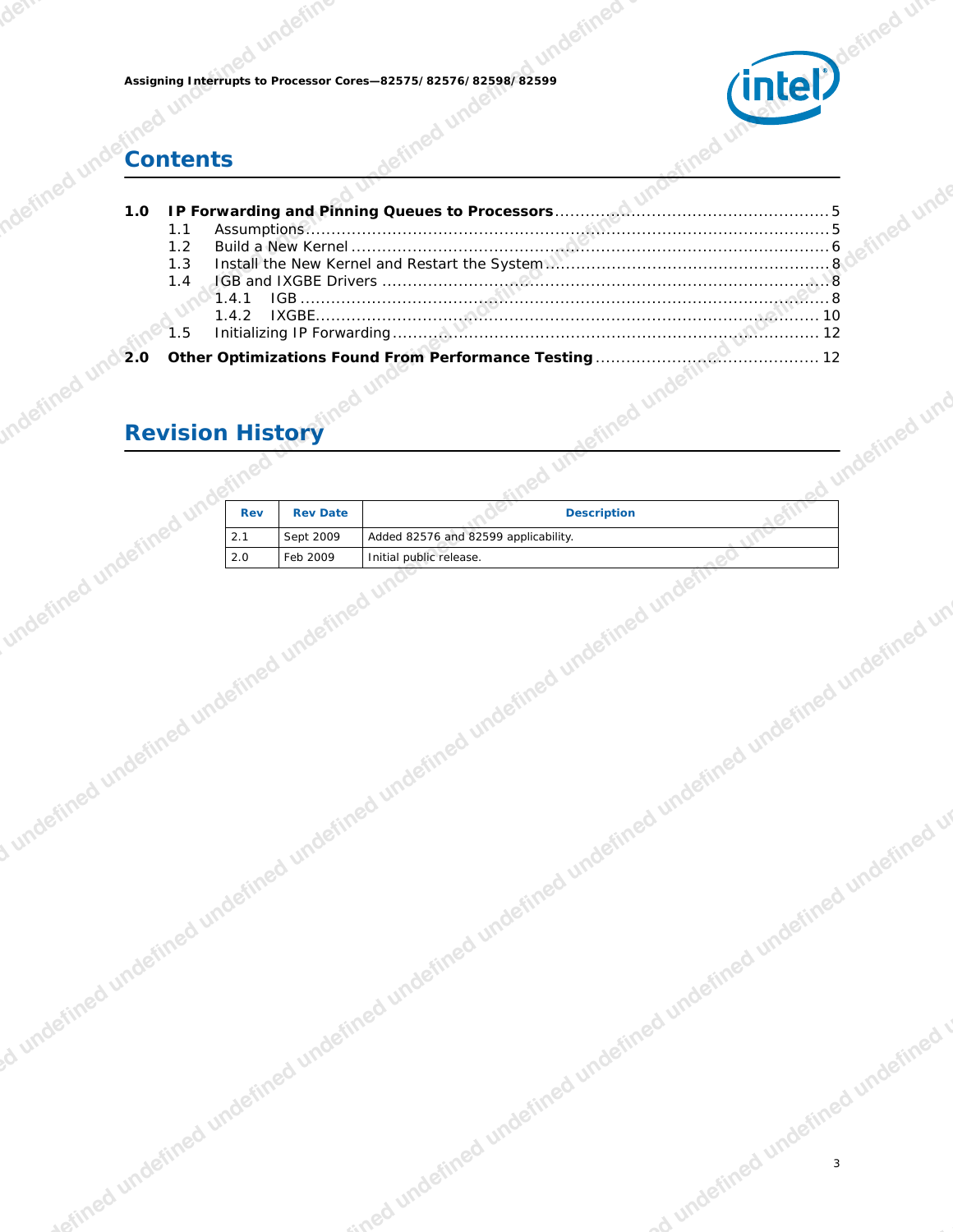

Accepted the control interfering of the definition of the control interfering in the distribution of the control interfering of the control interfering of the control interfering of the control interfering of the control i

*Note: This page intentionally left blank.*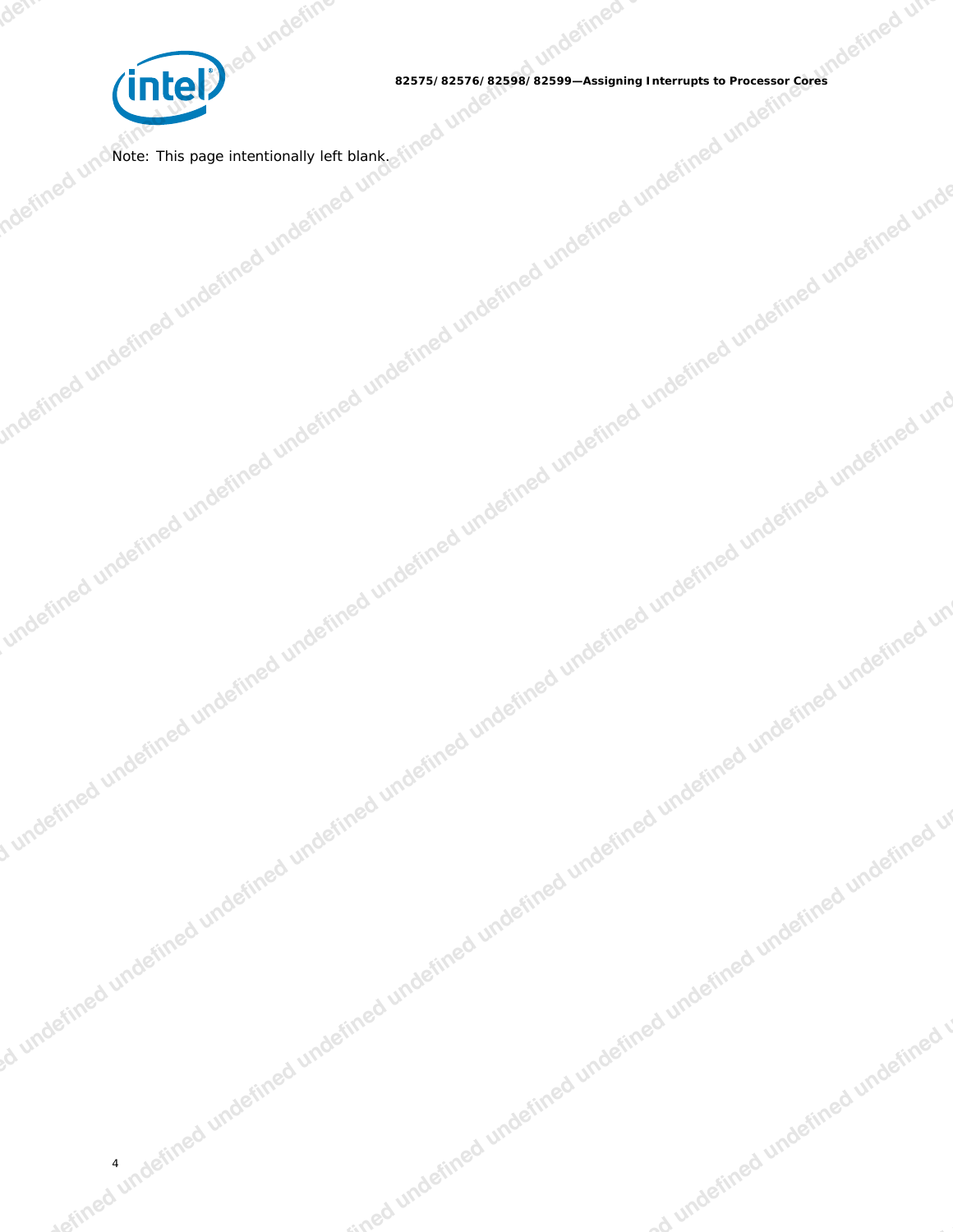

undefined undefined undefined

## <span id="page-4-0"></span>**1.0 IP Forwarding and Pinning Queues to Processors**

Multicore processors and the newest Ethernet adapters (including the 82575, 82576, 82598, and 82599) allow TCP forwarding flows to be optimized by assigning execution flows to individual cores. By default, Linux automatically assigns interrupts to processor cores. Two methods currently exist for automatically assigning the interrupts, an inkernel IRQ balancer and the IRQ balance daemon in user space. Both offer tradeoffs that might lower CPU usage but do not maximize the IP forwarding rates. Optimal throughput can be obtained by manually pinning the queues of the Ethernet adapter to specific processor cores. **undefined undefined undefined undefined undefined undefined undefined undefined undefined undefined undefined undefined undefined undefined undefined undefined undefined undefined undefined undefined undefined undefined undefined undefined undefined undefined undefined undefined undefined undefined undefined undefined undefined undefined undefined undefined undefined undefined undefined undefined undefined undefined undefined undefined undefined undefined undefined undefined undefined undefined undefined undefined undefined undefined undefined undefined undefined undefined undefined undefined undefined undefined undefined undefined undefined undefined undefined undefined undefined undefined undefined undefined undefined undefined undefined undefined undefined undefined undefined undefined undefined undefined undefined undefined undefined undefined undefined undefined undefined undefined undefined undefined undefined undefined undefined undefined undefined undefined undefined undefined undefined undefined undefined undefined undefined undefined undefined undefined undefined undefined undefined undefined undefined undefined undefined undefined undefined undefined undefined undefined undefined undefined undefined undefined undefined undefined undefined undefined undefined undefined undefined undefined undefined undefined undefined undefined undefined undefined undefined undefined undefined undefined undefined undefined undefined undefined undefined undefined undefined undefined undefined undefined undefined undefined undefined undefined undefined undefined undefined undefined undefined undefined undefined undefined undefined undefined undefined undefined undefined undefined undefined undefined undefined undefined undefined undefined undefined undefined undefined undefined undefined undefined undefined undefined undefined undefined undefined undefined undefined undefined undefined undefined undefined undefined undefined undefined undefined undefined undefined undefined undefined undefined undefined undefined undefined undefined undefined undefined undefined undefined undefined undefined undefined undefined undefined undefined undefined undefined undefined undefined undefined undefined undefined undefined undefined undefined undefined undefined undefined undefined undefined undefined undefined undefined undefined undefined undefined undefined undefined undefined undefined undefined undefined undefined undefined undefined undefined undefined undefined undefined undefined undefined undefined undefined undefined undefined undefined undefined undefined undefined undefined undefined undefined undefined undefined undefined undefined undefined undefined undefined undefined undefined undefined undefined undefined undefined undefined undefined undefined undefined undefined undefined undefined undefined undefined undefined undefined undefined undefined undefined undefined undefined undefined undefined undefined undefined undefined undefined undefined undefined undefined undefined undefined undefined undefined undefined undefined undefined undefined undefined undefined undefined undefined undefined undefined undefined undefined undefined undefined undefined undefined undefined undefined undefined undefined undefined undefined undefined undefined undefined undefined undefined undefined undefined undefined undefined undefined undefined undefined undefined undefined undefined undefined undefined undefined undefined undefined undefined undefined undefined undefined undefined undefined undefined undefined undefined undefined undefined undefined undefined undefined undefined undefined undefined undefined undefined undefined undefined undefined undefined undefined undefined undefined undefined undefined undefined undefined undefined undefined undefined undefined undefined undefined undefined undefined undefined undefined undefined undefined undefined undefined undefined undefined undefined undefined undefined undefined undefined undefined undefined undefined undefined undefined undefined undefined undefined undefined undefined undefined undefined undefined undefined undefined undefined undefined undefined undefined undefined undefined undefined** 

For IP forwarding, a transmit/receive queue pair should use the same processor core and reduce any cache synchronization between different cores. This can be performed by assigning transmit and receive interrupts to specific cores. Starting with Linux kernel 2.6.27, multiple queues can be used on the 82575, 82576, 82598, and 82599. Additionally, multiple transmit queues were enabled in Extended Messaging Signaled Interrupts (MSI-X). MSI-X supports a larger number of interrupts that can be used, allowing for finer-grained control and targeting of the interrupts to specific CPUs.

*S. Sales corres on one socket of a dual-socket system can be assigned non-consecutive*<br> *Note:*<br>
The cores on one socket of a dual-socket system can be assigned non-consecutive<br>
and Socket 1 has CPU 1 3 5 7 cm ........... numbers. For example, on a dual-socket quad-core system Socket 0 has CPU 0, 2, 4, 6 and Socket 1 has CPU 1, 3, 5, 7 on x86\_64, and Socket 0 has CPU 0, 1, 2, 3 and Socket 1 has CPU 4, 5, 6 7 on x86\_32.

### <span id="page-4-1"></span>**1.1 Assumptions**

The following hardware and software are assumed in this document's IP forwarding example:

- x86\_64 SMP system
- Intel Ethernet adapter using 82575EB,82576EB, 82598EB,or 82599ES Ethernet controllers
- Installed Fedora Core 11 x86\_64 with development packages
- Kernel version 2.6.29.6-217.2.16.fc11.x86\_64 (Use a kernel >2.6.27 for MSI-X and multiple transmit and receive queues. At the time of writing, most stable Linux distributions are using earlier kernels. Some Linux distributions backport patches to earlier kernels; check with your distribution to see if an earlier kernel has backported changes for the previously mentioned features.)
- efined undefined undefined undefined undefined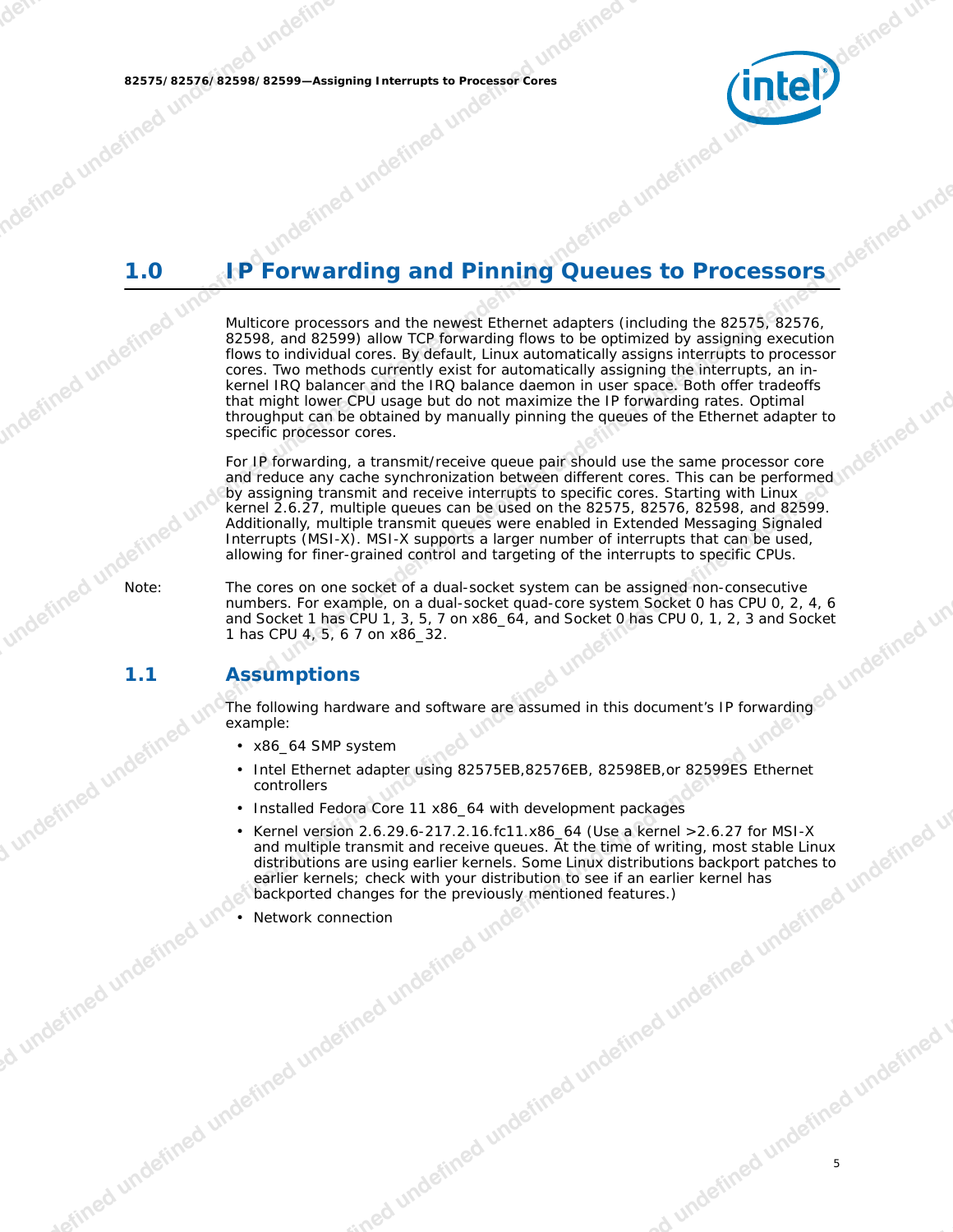*Assigning Interrupts to Processor Cores—82575/82576/82598/82599*

## **1.2 Build a New Kernel**

#### <span id="page-5-0"></span>*Note:* These instructions were summarized from

http://fedoraproject.org/wiki/Docs/CustomKernel.

Build the kernel as a user with "sudo" privileges.

1. Install prerequisite packages *rpmdevtools* and *yum-utils*.

sudo yum install yum-utils rpmdevtools

2. Prepare an RPM package building environment in a home directory.

rpmdev-setuptree

3. Download the kernel source rpm file.

yumdownloader --source kernel

4. Install build dependencies for the kernel source:

sudo yum-builddep kernel-2.6.29.6-217.2.16.fc11.x86\_64

5. Install the kernel into the local *rpmbuild* directories. Note that kernel-2.6.29.6- 217.2.16.fc11.src.rpm installs into ~/rpmbuild/SOURCES and ~/rpmbuild/SPECS. **undefined undefined undefined undefined undefined undefined undefined undefined undefined undefined undefined undefined undefined undefined undefined undefined undefined undefined undefined undefined undefined undefined undefined undefined undefined undefined undefined undefined undefined undefined undefined undefined undefined undefined undefined undefined undefined undefined undefined undefined undefined undefined undefined undefined undefined undefined undefined undefined undefined undefined undefined undefined undefined undefined undefined undefined undefined undefined undefined undefined undefined undefined undefined undefined undefined undefined undefined undefined undefined undefined undefined undefined undefined undefined undefined undefined undefined undefined undefined undefined undefined undefined undefined undefined undefined undefined undefined undefined undefined undefined undefined undefined undefined undefined undefined undefined undefined undefined undefined undefined undefined undefined undefined undefined undefined undefined undefined undefined undefined undefined undefined undefined undefined undefined undefined undefined undefined undefined undefined undefined undefined undefined undefined undefined undefined undefined undefined undefined undefined undefined undefined undefined undefined undefined undefined undefined undefined undefined undefined undefined undefined undefined undefined undefined undefined undefined undefined undefined undefined undefined undefined undefined undefined undefined undefined undefined undefined undefined undefined undefined undefined undefined undefined undefined undefined undefined undefined undefined undefined undefined undefined undefined undefined undefined undefined undefined undefined undefined undefined undefined undefined undefined undefined undefined undefined undefined undefined undefined undefined undefined undefined undefined undefined undefined undefined undefined undefined undefined undefined undefined undefined undefined undefined undefined undefined undefined undefined undefined undefined undefined undefined undefined undefined undefined undefined undefined undefined undefined undefined undefined undefined undefined undefined undefined undefined undefined undefined undefined undefined undefined undefined undefined undefined undefined undefined undefined undefined undefined undefined undefined undefined undefined undefined undefined undefined undefined undefined undefined undefined undefined undefined undefined undefined undefined undefined undefined undefined undefined undefined undefined undefined undefined undefined undefined undefined undefined undefined undefined undefined undefined undefined undefined undefined undefined undefined undefined undefined undefined undefined undefined undefined undefined undefined undefined undefined undefined undefined undefined undefined undefined undefined undefined undefined undefined undefined undefined undefined undefined undefined undefined undefined undefined undefined undefined undefined undefined undefined undefined undefined undefined undefined undefined undefined undefined undefined undefined undefined undefined undefined undefined undefined undefined undefined undefined undefined undefined undefined undefined undefined undefined undefined undefined undefined undefined undefined undefined undefined undefined undefined undefined undefined undefined undefined undefined undefined undefined undefined undefined undefined undefined undefined undefined undefined undefined undefined undefined undefined undefined undefined undefined undefined undefined undefined undefined undefined undefined undefined undefined undefined undefined undefined undefined undefined undefined undefined undefined undefined undefined undefined undefined undefined undefined undefined undefined undefined undefined undefined undefined undefined undefined undefined undefined undefined undefined undefined undefined undefined undefined undefined undefined undefined undefined undefined undefined undefined undefined undefined undefined undefined undefined undefined undefined undefined undefined undefined undefined undefined undefined undefined undefined** 

rpm -Uvh kernel-2.6.29.6-217.2.16.fc11.x86\_64.src.rpm

Ignore any messages similar to the following:

warning: group mockbuild does not exist - using root

warning: user mockbuild does not exist - using root<br>warning: group mockbuild does not exist - using root<br>Prepare the kernel source tree. The source is in the -/rpmbuild/BUILD/kernel-<br>2.6.29/linux-2.6.29.x86\_64.<br>cd -/rpmbui 6. Prepare the kernel source tree. The source is in the ~/rpmbuild/BUILD/kernel-2.6.29/linux-2.6.29.x86\_64.

cd ~/rpmbuild/SPECS

rpmbuild -bp --target=`uname -m` kernel.spec

cd  $\sim$ /rpmbuild/BUILD/kernel-2.6.29/linux-2.6.29.x86\_64/

7. Copy the default configuration file.

cp configs/kernel-2.6.29.6-x86\_64.config .config

make oldconfig

- 8. Configure the kernel.
	- a. Start up the configuration menu:

make menuconfig

b. Make sure you are using the SLUB memory allocator (the unqueued SLAB allocator):

General setup -> Choose SLAB allocator -> SLUB allocator (Unqueued Allocator)

c. Turn off forced pre-emption:

iser (See )<br>Contract indefined undefined Processor type and features -> Preemption Model -> No Forced Preemption<br>(Server)<br>and UNOS(inced Unoseined Unoseined Unoseined Unoseined Unoseined Unoseined Unoseined Unoseined Unoseined Unos<br>and Unoseined Unoseined Unosein (Server)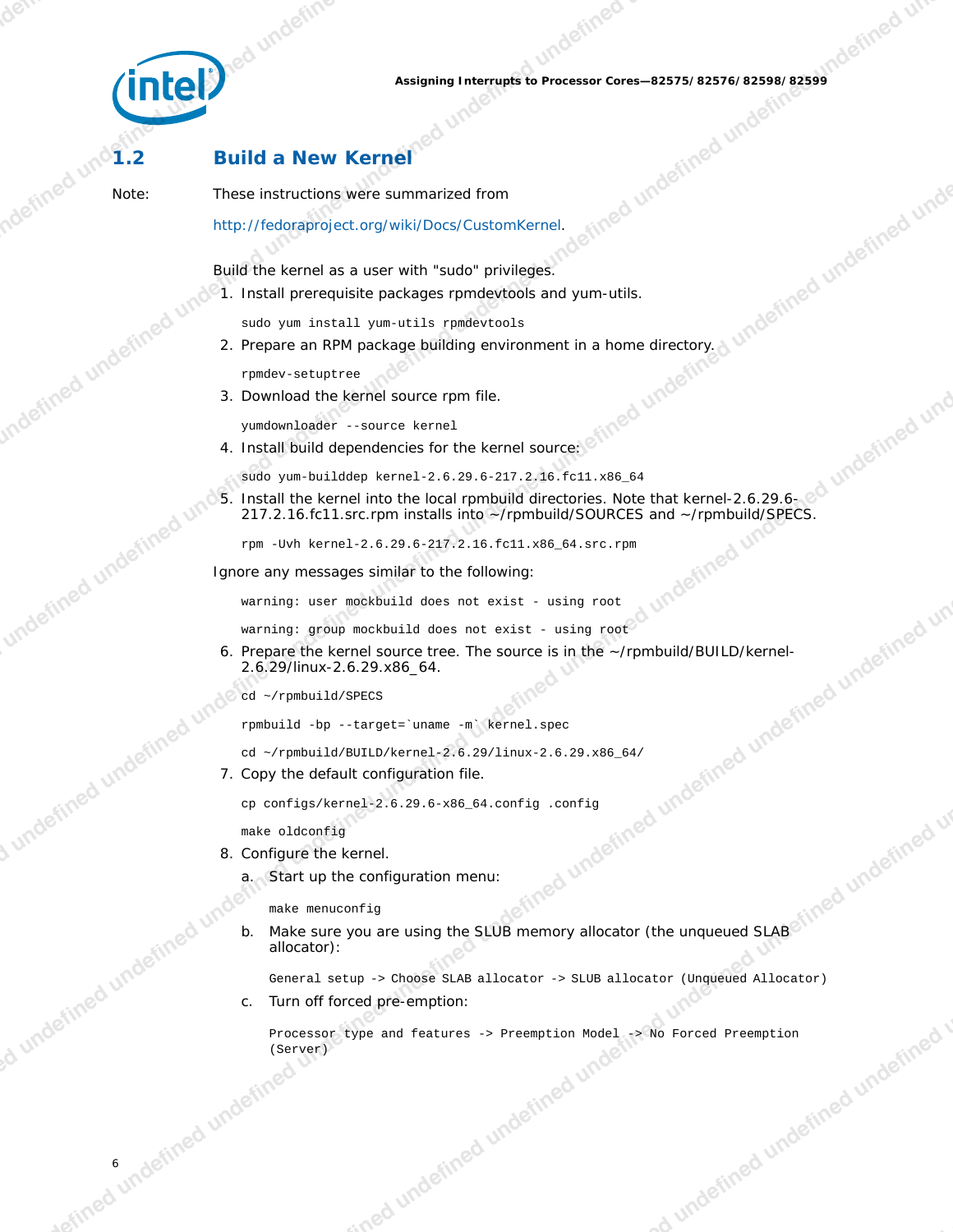

7

d. Turn on NUMA memory allocation (for multiple processors):

Processor type and features -> Numa Memory Allocation and Scheduler  $Support = Y$ 

Lower the interrupt frequency. 100 Hz is a typical choice for servers, SMP and<br>NUMA with most processors might show reduced performance when too many<br>timer interrupts are occurring: NUMA with most processors might show reduced performance when too many timer interrupts are occurring: **undefined undefined undefined undefined undefined undefined undefined undefined undefined undefined undefined undefined undefined undefined undefined undefined undefined undefined undefined undefined undefined undefined undefined undefined undefined undefined undefined undefined undefined undefined undefined undefined undefined undefined undefined undefined undefined undefined undefined undefined undefined undefined undefined undefined undefined undefined undefined undefined undefined undefined undefined undefined undefined undefined undefined undefined undefined undefined undefined undefined undefined undefined undefined undefined undefined undefined undefined undefined undefined undefined undefined undefined undefined undefined undefined undefined undefined undefined undefined undefined undefined undefined undefined undefined undefined undefined undefined undefined undefined undefined undefined undefined undefined undefined undefined undefined undefined undefined undefined undefined undefined undefined undefined undefined undefined undefined undefined undefined undefined undefined undefined undefined undefined undefined undefined undefined undefined undefined undefined undefined undefined undefined undefined undefined undefined undefined undefined undefined undefined undefined undefined undefined undefined undefined undefined undefined undefined undefined undefined undefined undefined undefined undefined undefined undefined undefined undefined undefined undefined undefined undefined undefined undefined undefined undefined undefined undefined undefined undefined undefined undefined undefined undefined undefined undefined undefined undefined undefined undefined undefined undefined undefined undefined undefined undefined undefined undefined undefined undefined undefined undefined undefined undefined undefined undefined undefined undefined undefined undefined undefined undefined undefined undefined undefined undefined undefined undefined undefined undefined undefined undefined undefined undefined undefined undefined undefined undefined undefined undefined undefined undefined undefined undefined undefined undefined undefined undefined undefined undefined undefined undefined undefined undefined undefined undefined undefined undefined undefined undefined undefined undefined undefined undefined undefined undefined undefined undefined undefined undefined undefined undefined undefined undefined undefined undefined undefined undefined undefined undefined undefined undefined undefined undefined undefined undefined undefined undefined undefined undefined undefined undefined undefined undefined undefined undefined undefined undefined undefined undefined undefined undefined undefined undefined undefined undefined undefined undefined undefined undefined undefined undefined undefined undefined undefined undefined undefined undefined undefined undefined undefined undefined undefined undefined undefined undefined undefined undefined undefined undefined undefined undefined undefined undefined undefined undefined undefined undefined undefined undefined undefined undefined undefined undefined undefined undefined undefined undefined undefined undefined undefined undefined undefined undefined undefined undefined undefined undefined undefined undefined undefined undefined undefined undefined undefined undefined undefined undefined undefined undefined undefined undefined undefined undefined undefined undefined undefined undefined undefined undefined undefined undefined undefined undefined undefined undefined undefined undefined undefined undefined undefined undefined undefined undefined undefined undefined undefined undefined undefined undefined undefined undefined undefined undefined undefined undefined undefined undefined undefined undefined undefined undefined undefined undefined undefined undefined undefined undefined undefined undefined undefined undefined undefined undefined undefined undefined undefined undefined undefined undefined undefined undefined undefined undefined undefined undefined undefined undefined undefined undefined undefined undefined undefined undefined undefined undefined undefined undefined undefined undefined undefined** 

Processor type and features -> Timer Frequency -> 100 Hz

f. Make sure MSI and MSI-X are enabled:

Bus options (PCI etc.) -> Message Signaled Interrupts (MSI and MSI-X)

g. Turn off Fair Queueing and QoS:

Networking support -> Networking Options -> QoS and/or Fair Queueing = N<br>
Turn off kernel statistics:<br>
Kernel hacking -> Collect kernel timers statistics = N<br>
If possible:<br>
Kernel hacking -> Collect and Collect and Collect

h. Turn off kernel statistics:

Kernel hacking -> Collect kernel timers statistics = N

If possible:

Kernel hacking -> Collect scheduler statistics = N

9. Add a new comment line to the top of the .config file.

The comment should contain the hardware platform the kernel is built for. This is found with *uname -i*. undefined undefined undefing!

For example, an  $x86\_64$  machine has the following line added to the top of the config<br>file:<br>#  $x86\_64$ <br>10. Copy the generated config file to  $\sim$ /rpmbuild/SOURCES 4<br>cp. config  $\sim$ /rpmbuild/1

# x86\_64

10. Copy the generated config file to *~/rpmbuild/SOURCES/*:

cp .config ~/rpmbuild/SOURCES/config-x86\_64

11. Edit the kernel.spec file to create unique kernel package names.

cd ~/rpmbuild/SPECS

12. Edit the *buildid* line in the *kernel.spec* file to generate a unique kernel name. Change the line *#% define buildid .local* to *%define buildid .test*.

Note that there is a space between the "*%"* and "*define"* that needs to be deleted.

13. Use the rpmbuild utility to build the new RPM files.

rpmbuild -bb --target=`uname -m` kernel.spec

The build process takes some time to complete. If the build completes successfully, the<br>new kernel packages can be found in the ~/rpmbuild/RPMS/x86\_64 directory.<br>Note that the setting of under the setting of under the sett new kernel packages can be found in the ~/rpmbuild/RPMS/x86\_64 directory.<br>Let the during during the office undertined undertined in the strategies in the filmed undertined under the strategies with the strategies of the co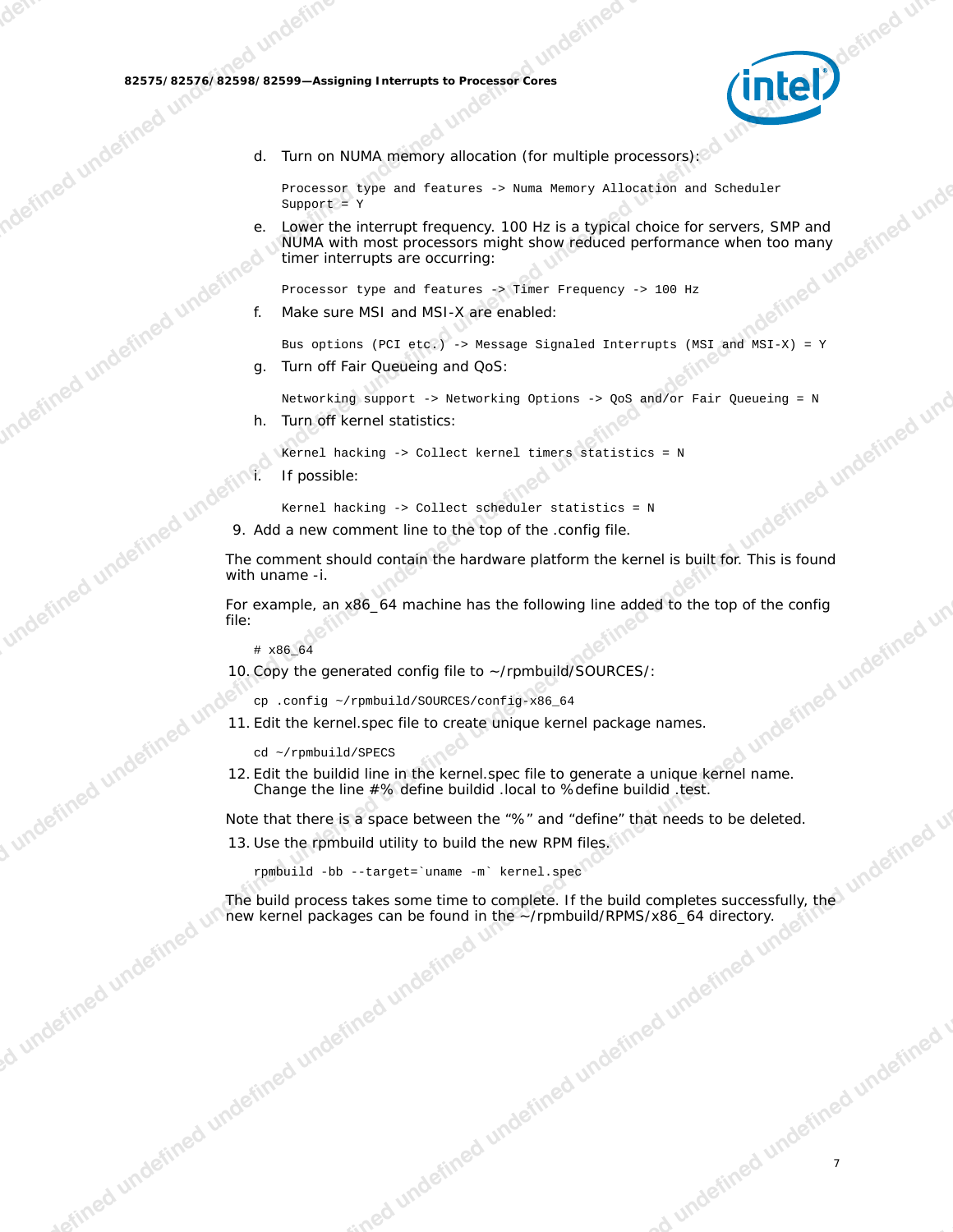<span id="page-7-0"></span>

*Assigning Interrupts to Processor Cores—82575/82576/82598/82599*

## **Install the New Kernel and Restart the System**

1. Install the new kernel with the rpm *-ivh* command. Do not use the *-U* or *--upgrade* options as that deletes your current kernel and it might be necessary to go back to an older version of the kernel if problems occur. **undefined undefined undefined undefined undefined undefined undefined undefined undefined undefined undefined undefined undefined undefined undefined undefined undefined undefined undefined undefined undefined undefined undefined undefined undefined undefined undefined undefined undefined undefined undefined undefined undefined undefined undefined undefined undefined undefined undefined undefined undefined undefined undefined undefined undefined undefined undefined undefined undefined undefined undefined undefined undefined undefined undefined undefined undefined undefined undefined undefined undefined undefined undefined undefined undefined undefined undefined undefined undefined undefined undefined undefined undefined undefined undefined undefined undefined undefined undefined undefined undefined undefined undefined undefined undefined undefined undefined undefined undefined undefined undefined undefined undefined undefined undefined undefined undefined undefined undefined undefined undefined undefined undefined undefined undefined undefined undefined undefined undefined undefined undefined undefined undefined undefined undefined undefined undefined undefined undefined undefined undefined undefined undefined undefined undefined undefined undefined undefined undefined undefined undefined undefined undefined undefined undefined undefined undefined undefined undefined undefined undefined undefined undefined undefined undefined undefined undefined undefined undefined undefined undefined undefined undefined undefined undefined undefined undefined undefined undefined undefined undefined undefined undefined undefined undefined undefined undefined undefined undefined undefined undefined undefined undefined undefined undefined undefined undefined undefined undefined undefined undefined undefined undefined undefined undefined undefined undefined undefined undefined undefined undefined undefined undefined undefined undefined undefined undefined undefined undefined undefined undefined undefined undefined undefined undefined undefined undefined undefined undefined undefined undefined undefined undefined undefined undefined undefined undefined undefined undefined undefined undefined undefined undefined undefined undefined undefined undefined undefined undefined undefined undefined undefined undefined undefined undefined undefined undefined undefined undefined undefined undefined undefined undefined undefined undefined undefined undefined undefined undefined undefined undefined undefined undefined undefined undefined undefined undefined undefined undefined undefined undefined undefined undefined undefined undefined undefined undefined undefined undefined undefined undefined undefined undefined undefined undefined undefined undefined undefined undefined undefined undefined undefined undefined undefined undefined undefined undefined undefined undefined undefined undefined undefined undefined undefined undefined undefined undefined undefined undefined undefined undefined undefined undefined undefined undefined undefined undefined undefined undefined undefined undefined undefined undefined undefined undefined undefined undefined undefined undefined undefined undefined undefined undefined undefined undefined undefined undefined undefined undefined undefined undefined undefined undefined undefined undefined undefined undefined undefined undefined undefined undefined undefined undefined undefined undefined undefined undefined undefined undefined undefined undefined undefined undefined undefined undefined undefined undefined undefined undefined undefined undefined undefined undefined undefined undefined undefined undefined undefined undefined undefined undefined undefined undefined undefined undefined undefined undefined undefined undefined undefined undefined undefined undefined undefined undefined undefined undefined undefined undefined undefined undefined undefined undefined undefined undefined undefined undefined undefined undefined undefined undefined undefined undefined undefined undefined undefined undefined undefined undefined undefined undefined undefined undefined undefined undefined undefined undefined undefined undefined undefined** 

rpm -ivh ~/rpmbuild/RPMS/x86\_64/kernel- 2.6.29.6-217.2.16.test.fc11.x86\_64.rpm

2. Reboot.

shutdown -r now

## <span id="page-7-1"></span>**1.4 IGB and IXGBE Drivers**

The following sections are specific to the *igb* or the *ixgbe* drivers.

#### <span id="page-7-2"></span>**1.4.1 IGB**

1. Get the *igb* driver from sourceforge, compile and install.

Note that the extra CFLAGS allocate a separate handler for Tx cleanups. (This assumes an Ethernet adapter that uses the igb driver.).

wget http://downloads.sourceforge.net/e1000/igb-1.2.44.9.tar.gz

```
tar xzf igb-1.2.44.9.tar.gz
```

```
cd igb-1.2.44.9/src/
```
sudo make CFLAGS\_EXTRA="-DCONFIG\_IGB\_SEPARATE\_TX\_HANDLER " install

 $cd \ldots$ /...

2. Remove the old drivers.

rmmod igb

3. Add the module to the kernel using MSI-X interrupts and multiple queues.

modprobe igb IntMode=3

4. Make sure IRQ balance is turned off. This fails if the service isn't running, but the error can be ignored.

service irqbalance stop

5. Make sure iptables is off. This fails if the service isn't running, but the error can be ignored.

service iptables stop

6. Make sure the interface is up. The interface must be up for the interrupts to appear in */proc/interrupts*.

Check *ifconfig -all* to see which interfaces are assigned to the Ethernet adapter. This example assumes that the interfaces are *eth1* and *eth2*.<br>
ifconfig eth1 up<br>
ifconfig th2 up<br>
if indefined undefined<br>
undefined undefined

ifconfig eth1 up

fined undefined undefined undet ifconfig eth2 up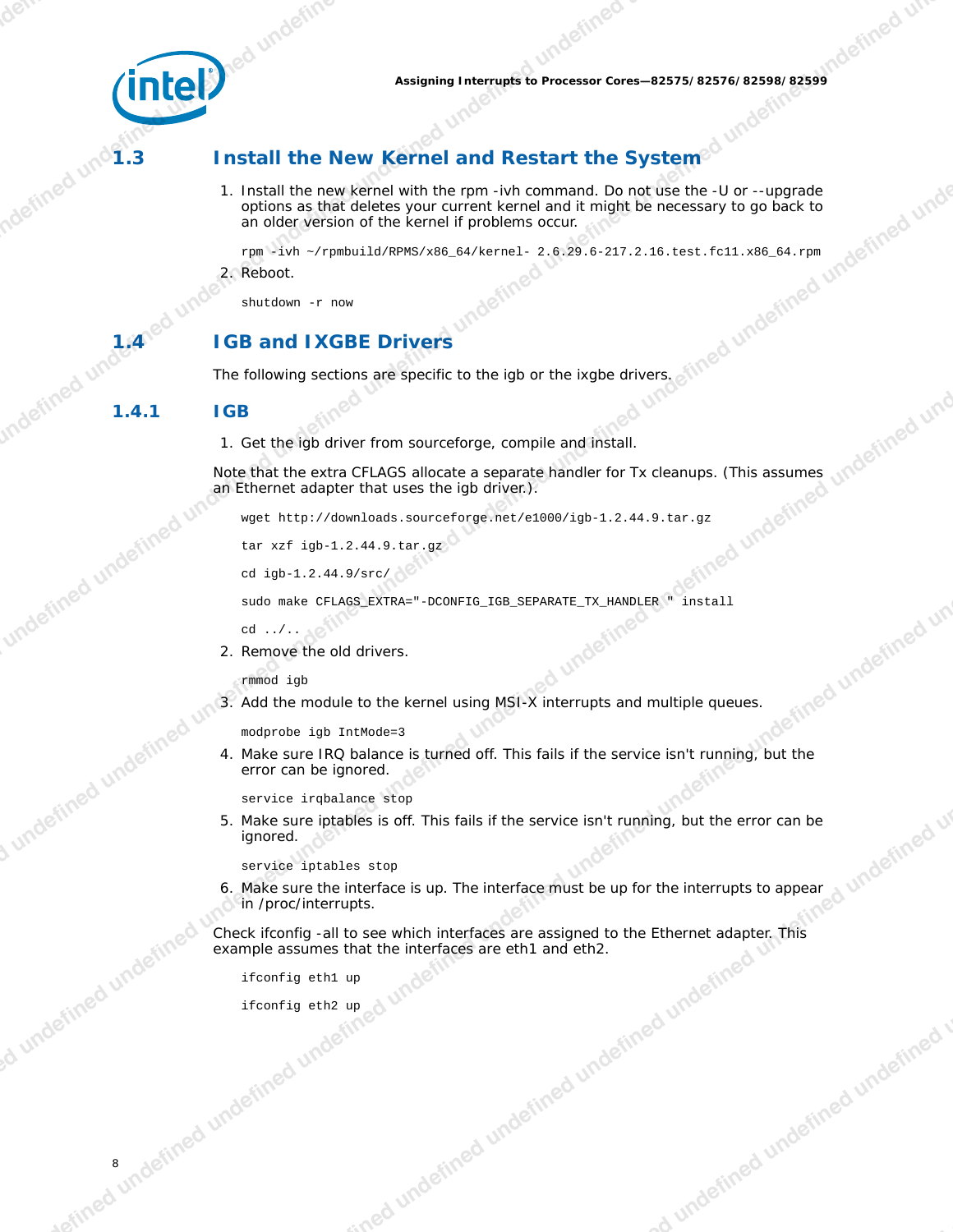

| processor                                           | : 0        |                  |      |
|-----------------------------------------------------|------------|------------------|------|
| processor                                           | : 1        |                  |      |
| processor                                           | $\colon$ 2 |                  |      |
| processor                                           | $\colon$ 3 |                  |      |
| 8. Check the <i>proc filesystem</i> for interrupts. |            |                  |      |
| The following table should appear in /proc/in       |            |                  |      |
| CPU0                                                |            | CPU <sub>2</sub> | CPU3 |

|       | (intel)<br>82575/82576/82598/82599-Assigning Interrupts to Processor Cores<br>7. Assign interrupts to specific processors. Check the number of processor (cores) by checking /proc/cpuinfo.<br>cat /proc/cpuinfo   grep processor<br>The output looks like:<br>$\cdot$ 0<br>processor<br>$processor$ : 1<br>$\cdot$ 2<br>processor<br>$\therefore$ 3<br>processor                                                                                                                                                                                                                                                                                                                                                                                                                                                                                                                                                                                                                                                                                                                                                                                                                                                                                                                                                 |  |
|-------|-------------------------------------------------------------------------------------------------------------------------------------------------------------------------------------------------------------------------------------------------------------------------------------------------------------------------------------------------------------------------------------------------------------------------------------------------------------------------------------------------------------------------------------------------------------------------------------------------------------------------------------------------------------------------------------------------------------------------------------------------------------------------------------------------------------------------------------------------------------------------------------------------------------------------------------------------------------------------------------------------------------------------------------------------------------------------------------------------------------------------------------------------------------------------------------------------------------------------------------------------------------------------------------------------------------------|--|
|       | 8. Check the proc filesystem for interrupts.<br>The following table should appear in /proc/interrupts:<br>CPU0 CPU1 CPU2 CPU3<br>PCI-MSI-edge ethl-tx-0<br>29<br>$\overline{0}$<br>$\overline{0}$<br>$\overline{0}$<br>PCI-MSI-edge ethl-tx-1<br>30<br>$\bigcap$<br>$\begin{matrix} 0 & 0 & 0 \end{matrix}$<br>PCI-MSI-edge ethl-tx-2<br>$31 \wedge^{\vee} 0$<br>$\overline{0}$<br>$\overline{0}$<br>$\overline{0}$<br>$0$ 0 $0$ $PCI-MSI-edge$ ethl-tx-3<br>32<br>$\overline{0}$<br>$\overline{0}$<br>PCI-MSI-edge ethl-rx-0<br>$\begin{matrix}0&0\end{matrix}$<br>5 <sub>1</sub><br>33<br>PCI-MSI-edge ethl-rx-1<br>$\overline{0}$<br>$\begin{bmatrix} 0 & 0 \end{bmatrix}$<br>34<br>$5^{\circ}$<br>PCI-MSI-edge ethl-rx-2<br>$\overline{0}$<br>35<br>$\overline{0}$<br>$\bigcirc$<br>$PCI-MSI-edge$ ethl- $rx-3$<br>$0 \leq \epsilon$ 0<br>36<br>$\overline{0}$<br>5 <sub>5</sub><br>PCI-MSI-edge ethl<br>37<br>PCI-MSI-edge eth2-tx-0<br>39<br>$\overline{0}$<br>$\overline{0}$<br>$\sim$ 0<br>$\overline{\phantom{0}}$<br>PCI-MSI-edge eth2-tx-1<br>40<br>$\overline{0}$<br>$\circ$                                                                                                                                                                                                                          |  |
| Note: | PCI-MSI-edge eth2-tx-2<br>$41 \quad \circ \quad \circ \quad \circ \quad \circ$<br>$\begin{matrix}0&0\end{matrix}$<br>PCI-MSI-edge eth2-tx-3<br>$\begin{matrix} 0 & 0 & 0 \end{matrix}$<br>$42^\circ$<br>$\overline{0}$<br>0 0 0 0 PCI-MSI-edge eth2-rx-0<br>43<br>6 <sup>6</sup><br>PCI-MSI-edge eth2-rx-1<br>44<br>$\overline{0}$<br>$\begin{array}{ccc} & & & 0 & \hline \end{array}$<br>$6\overline{6}$<br>$\begin{array}{ccc} & & & 0 & \hline & & & 0 & \hline \end{array}$<br>PCI-MSI-edge eth2-rx-2<br>45<br>$\overline{0}$<br>6<br>$PCI-MSI-edge$ eth2-rx-3<br>$\overline{0}$<br>$\overline{0}$<br>46<br>$6\overline{6}$<br>PCI-MSI-edge eth2<br>47 2<br>$\overline{0}$<br>$\begin{bmatrix} 0 & 0 \end{bmatrix}$<br>The interrupts can be assigned to specific processors by assigning a processor to the interrupts. The processor number is converted to a binary mask, so processor 0 is 1, processor 2 is 4, processor 3 is 8 $(2^A$ processor<br>To assign eth1-tx-0 (29) to processor 1, echo the converted mask to /proc/irq/29/<br>smp_affinity.<br>echo 2 > /proc/irq/29/smp_affinity<br>The cores on one socket of a dual-socket system are assigned non-consecutive<br>numbers. For example, on a dual-socket quad-core system Socket 0 has CPU 0, 2, 4, 6<br>and Socket 1 has CPU 1, 3, 5, 7. |  |
|       |                                                                                                                                                                                                                                                                                                                                                                                                                                                                                                                                                                                                                                                                                                                                                                                                                                                                                                                                                                                                                                                                                                                                                                                                                                                                                                                   |  |
|       |                                                                                                                                                                                                                                                                                                                                                                                                                                                                                                                                                                                                                                                                                                                                                                                                                                                                                                                                                                                                                                                                                                                                                                                                                                                                                                                   |  |
|       |                                                                                                                                                                                                                                                                                                                                                                                                                                                                                                                                                                                                                                                                                                                                                                                                                                                                                                                                                                                                                                                                                                                                                                                                                                                                                                                   |  |
|       |                                                                                                                                                                                                                                                                                                                                                                                                                                                                                                                                                                                                                                                                                                                                                                                                                                                                                                                                                                                                                                                                                                                                                                                                                                                                                                                   |  |
|       |                                                                                                                                                                                                                                                                                                                                                                                                                                                                                                                                                                                                                                                                                                                                                                                                                                                                                                                                                                                                                                                                                                                                                                                                                                                                                                                   |  |
|       |                                                                                                                                                                                                                                                                                                                                                                                                                                                                                                                                                                                                                                                                                                                                                                                                                                                                                                                                                                                                                                                                                                                                                                                                                                                                                                                   |  |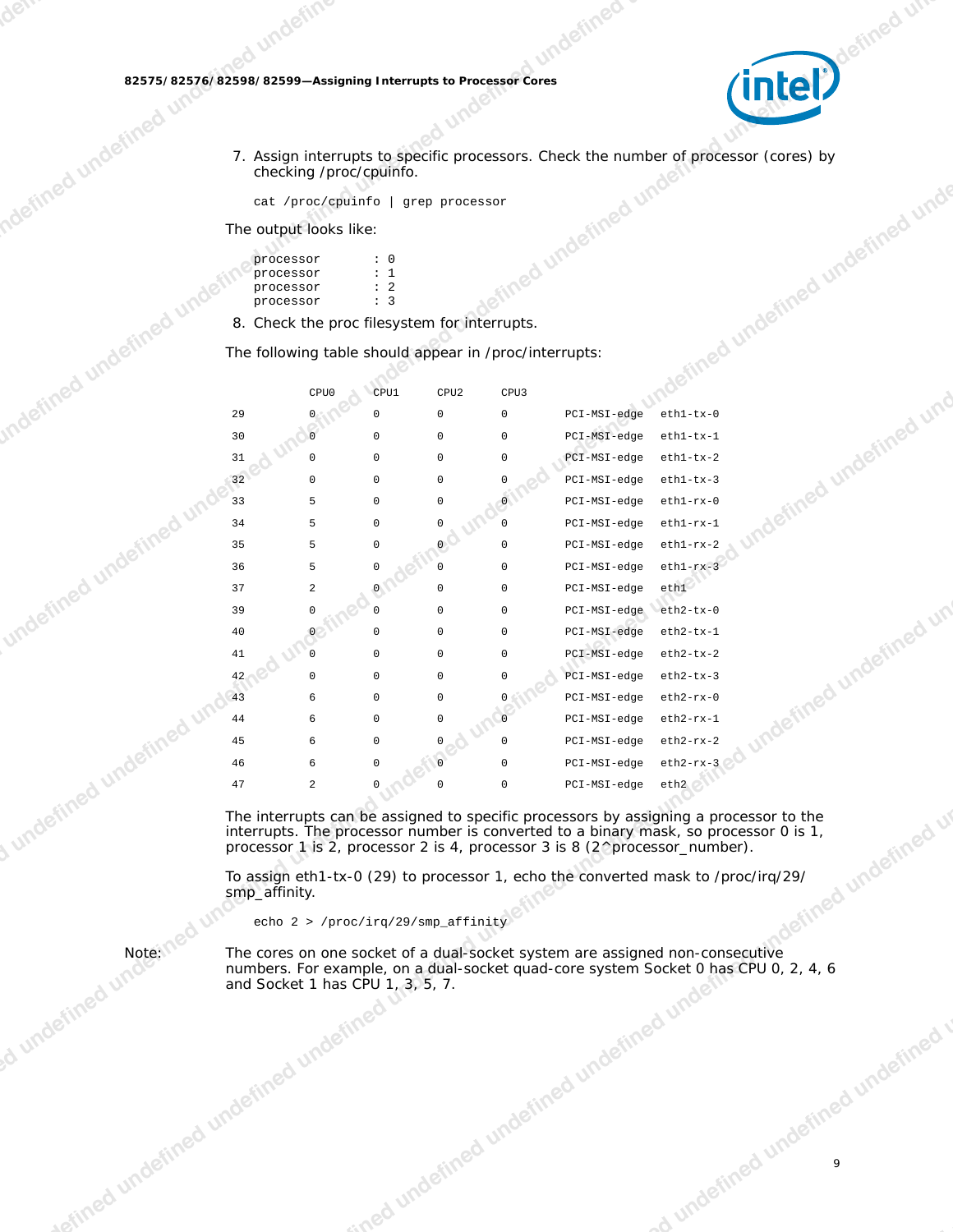

#### <span id="page-9-0"></span>**1.4.2 IXGBE**

1. Get the Ethernet driver from sourceforge, compile and install.

The extra CFLAGS disable Large Receive Offload (LRO). LRO increases performance by effectively letting the kernel handle fewer packet headers for the same amount of data but it causes the stack to fragment packets in the IP forwarding/routing case due to the large (effective) MTU size of the received packets. **undefined undefined undefined undefined undefined undefined undefined undefined undefined undefined undefined undefined undefined undefined undefined undefined undefined undefined undefined undefined undefined undefined undefined undefined undefined undefined undefined undefined undefined undefined undefined undefined undefined undefined undefined undefined undefined undefined undefined undefined undefined undefined undefined undefined undefined undefined undefined undefined undefined undefined undefined undefined undefined undefined undefined undefined undefined undefined undefined undefined undefined undefined undefined undefined undefined undefined undefined undefined undefined undefined undefined undefined undefined undefined undefined undefined undefined undefined undefined undefined undefined undefined undefined undefined undefined undefined undefined undefined undefined undefined undefined undefined undefined undefined undefined undefined undefined undefined undefined undefined undefined undefined undefined undefined undefined undefined undefined undefined undefined undefined undefined undefined undefined undefined undefined undefined undefined undefined undefined undefined undefined undefined undefined undefined undefined undefined undefined undefined undefined undefined undefined undefined undefined undefined undefined undefined undefined undefined undefined undefined undefined undefined undefined undefined undefined undefined undefined undefined undefined undefined undefined undefined undefined undefined undefined undefined undefined undefined undefined undefined undefined undefined undefined undefined undefined undefined undefined undefined undefined undefined undefined undefined undefined undefined undefined undefined undefined undefined undefined undefined undefined undefined undefined undefined undefined undefined undefined undefined undefined undefined undefined undefined undefined undefined undefined undefined undefined undefined undefined undefined undefined undefined undefined undefined undefined undefined undefined undefined undefined undefined undefined undefined undefined undefined undefined undefined undefined undefined undefined undefined undefined undefined undefined undefined undefined undefined undefined undefined undefined undefined undefined undefined undefined undefined undefined undefined undefined undefined undefined undefined undefined undefined undefined undefined undefined undefined undefined undefined undefined undefined undefined undefined undefined undefined undefined undefined undefined undefined undefined undefined undefined undefined undefined undefined undefined undefined undefined undefined undefined undefined undefined undefined undefined undefined undefined undefined undefined undefined undefined undefined undefined undefined undefined undefined undefined undefined undefined undefined undefined undefined undefined undefined undefined undefined undefined undefined undefined undefined undefined undefined undefined undefined undefined undefined undefined undefined undefined undefined undefined undefined undefined undefined undefined undefined undefined undefined undefined undefined undefined undefined undefined undefined undefined undefined undefined undefined undefined undefined undefined undefined undefined undefined undefined undefined undefined undefined undefined undefined undefined undefined undefined undefined undefined undefined undefined undefined undefined undefined undefined undefined undefined undefined undefined undefined undefined undefined undefined undefined undefined undefined undefined undefined undefined undefined undefined undefined undefined undefined undefined undefined undefined undefined undefined undefined undefined undefined undefined undefined undefined undefined undefined undefined undefined undefined undefined undefined undefined undefined undefined undefined undefined undefined undefined undefined undefined undefined undefined undefined undefined undefined undefined undefined undefined undefined undefined undefined undefined undefined undefined undefined undefined undefined undefined undefined undefined undefined undefined undefined undefined undefined** 

Force compilation of NAPI (Rx polling mode).

*Note:* The shell variable *EXTRA\_INC\_DIR\_SAVE* should be set to the *ioatdma* source directory when the *ioatdma* driver was installed.

wget http://downloads.sourceforge.net/e1000/ixgbe-1.3.31.5.tar.gz

```
tar xzf ixgbe-1.3.31.5.tar.gz
```
cd ixgbe-1.3.31.5/src

sudo make "CFLAGS\_EXTRA=-DIXGBE\_NO\_LRO -DIXGBE\_NAPI" install

cd ../..

2. Remove the old drivers.

rmmod ixgbe

3. Add the module to the kernel. If available on the platform, add the module to the kernel using Receive Side Scaling (RSS). RSS=1 sets the descriptor queue count to the number of online processors up to a maximum of 16.

modprobe ixgbe RSS=1,1

4. Make sure IRQ balance is off. This fails if the service isn't running, but the error can be ignored.

service irqbalance stop

5. Make sure iptables is off. This fails if the service isn't running, but the error can be ignored.

service iptables stop

6. Make sure the interface is up. The interface must be up for the interrupts to appear in */proc/interrupts*. This example assumes that the interfaces are *eth1* and *eth2*.<br>
if config eth up<br>
fit onfig eth transmit ring to 256 entries and the receive ring to 512 entries.<br>
ethtool - G eth1 tx 512<br>
ethtool -

ifconfig eth1 up

ifconfig eth2 up

7. Reduce the transmit ring to 256 entries and the receive ring to 512 entries.

ethtool -G eth1 tx 256

ethtool -G eth1 rx 512

10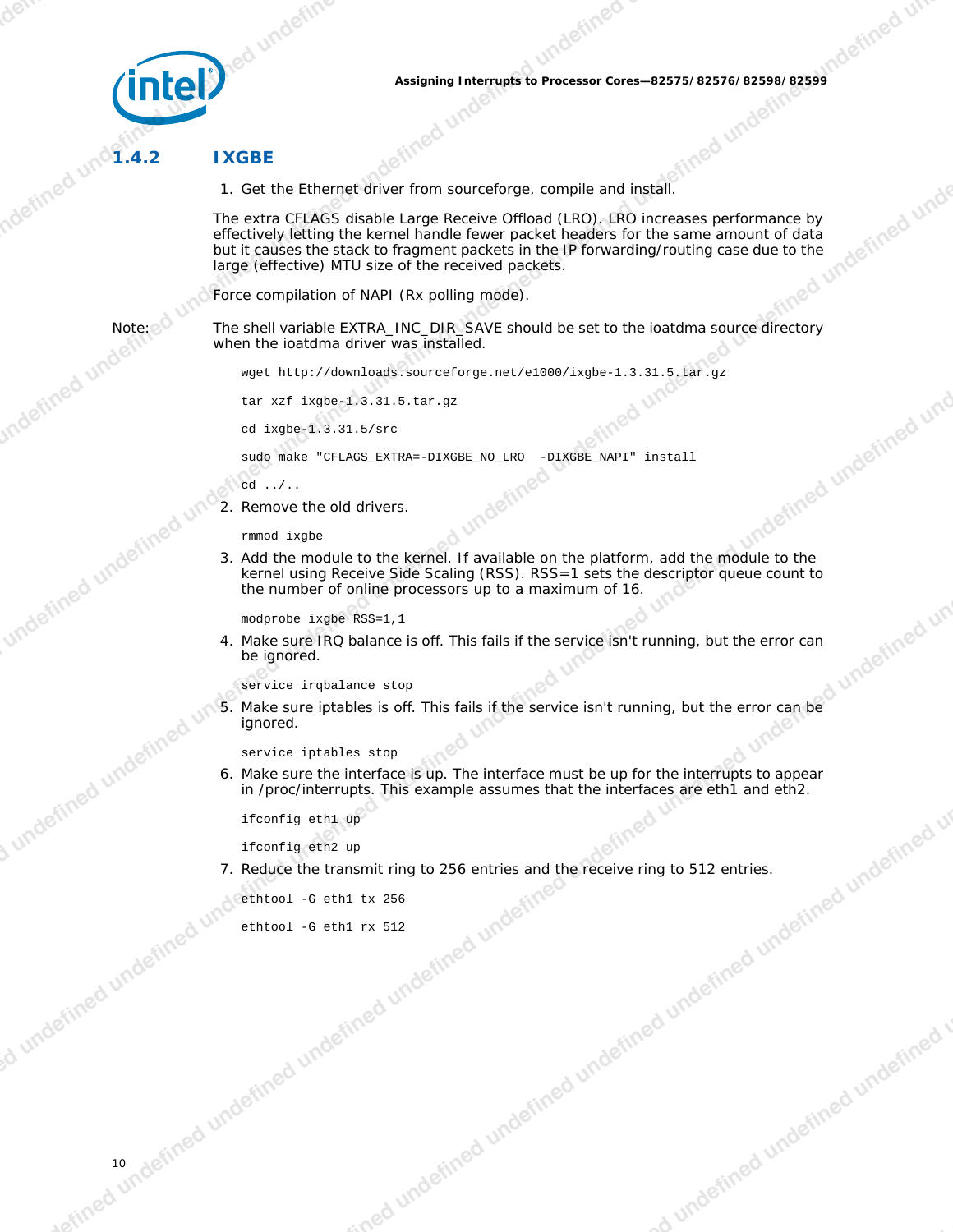

| processor | U  |
|-----------|----|
| processor | Т. |
| processor | 2  |
| processor | ર  |
|           |    |

| (intel)<br>82575/82576/82598/82599-Assigning Interrupts to Processor Cores<br>8. Assign interrupts to specific processors. Check the number of processor (cores) by checking /proc/cpuinfo.<br>cat /proc/cpuinfo   grep processor<br>The output looks like:<br>$\cdot$ 0<br>processor<br>$processor$ : 1<br>$\cdot$ 2<br>processor<br>$\therefore$ 3<br>processor<br>9. Check the proc filesystem for interrupts.<br>The following table should appear in /proc/interrupts:<br>CPU0 CPU1 CPU2 CPU3<br>PCI-MSI-edge ethl-rx-0<br>139<br>29<br>$\Omega$<br>$\overline{0}$<br>$\overline{0}$<br>118 0 0<br>30<br>PCI-MSI-edge ethl-rx-1<br>$\sim$ 21<br>PCI-MSI-edge ethl-rx-2<br>118<br>$31 \wedge$<br>$\overline{0}$<br>21<br>$\overline{0}$<br>$118^\circ$<br>PCI-MSI-edge<br>$eth1-rx-3$<br>32<br>21<br>$\overline{0}$<br>$\overline{0}$<br>PCI-MSI-edge ethl-tx-0<br>139<br>$\overline{0}$<br>$\overline{0}$<br>33<br>PCI-MSI-edge<br>$eth1-tx-1$<br>63<br>34<br>55<br>- 21<br>$eth1-tx-2$<br>PCI-MSI-edge<br>35<br>68<br>$\Omega$<br>$PCI-MSI-edge$ ethl-tx-3<br>63 50<br>36<br>$-5$<br>21<br>PCI-MSI-edge ethl:lsc<br>37<br>PCI-MSI-edge eth2-rx-0<br>38<br>89<br>$\overline{0}$<br>- 0<br>$eth2-rx-1$<br>PCI-MSI-edge<br>39<br>68<br>$\overline{0}$<br>$\overline{0}$<br>21<br>$eth2-rx-2$<br>PCI-MSI-edge<br>40<br>$\overline{0}$<br>$\sim$ 21<br>68<br>PCI-MSI-edge eth2-rx-3<br>68<br>41<<br>$\overline{0}$<br>$\overline{0}$<br>- 21<br>PCI-MSI-edge eth2-tx-0<br>$\overline{0}$<br>42<br>89<br>$\overline{0}$<br>$\begin{array}{c} 0 \\ 0 \end{array}$<br>$eth2-tx-1$<br>PCI-MSI-edge<br>43<br>68<br>21<br>$\overline{0}$<br>$\sim$ 0<br>$eth2-tx-2$<br>5 <sub>o</sub><br>PCI-MSI-edge<br>44<br>$\overline{0}$<br>$\overline{0}$<br>84<br>PCI-MSI-edge eth2-tx-3<br>63<br>45<br>$\overline{0}$<br>$-5$<br>PCI-MSI-edge eth2:lsc<br>46<br>$\overline{0}$ $\overline{0}$ $\overline{0}$ $\overline{0}$<br>$\overline{0}$<br>$\overline{0}$<br>The easiest way to assign the interrupts to queues is to use the set_irq_affinity.sh<br>script that is included in the latest released ixgbe drivers<br>The interrupts can be assigned to specific processors by assigning a processor to the interrupts. The processor number is converted to a binary mask, so processor 0 is 1, processor 1 is 2, processor 2 is 4, processor 3 is<br>To assign eth3: v0-Rx (2290) to processor 1, echo the converted mask to /proc/irq/<br>2290/smp_affinity.<br>echo 2 > /proc/irq/2290/smp_affinity<br>The cores on one socket of a dual-socket system are assigned non-consecutive<br>numbers. For example, on a dual-socket quad-core system Socket 0 has CPU 0, 2, 4, 6<br>and Socket 1 has CPU 1, 3, 5, 7.<br>Note:<br>11 |  |  |
|---------------------------------------------------------------------------------------------------------------------------------------------------------------------------------------------------------------------------------------------------------------------------------------------------------------------------------------------------------------------------------------------------------------------------------------------------------------------------------------------------------------------------------------------------------------------------------------------------------------------------------------------------------------------------------------------------------------------------------------------------------------------------------------------------------------------------------------------------------------------------------------------------------------------------------------------------------------------------------------------------------------------------------------------------------------------------------------------------------------------------------------------------------------------------------------------------------------------------------------------------------------------------------------------------------------------------------------------------------------------------------------------------------------------------------------------------------------------------------------------------------------------------------------------------------------------------------------------------------------------------------------------------------------------------------------------------------------------------------------------------------------------------------------------------------------------------------------------------------------------------------------------------------------------------------------------------------------------------------------------------------------------------------------------------------------------------------------------------------------------------------------------------------------------------------------------------------------------------------------------------------------------------------------------------------------------------------------------------------------------------------------------------------------------------------------------------------------------------------------------------------------------------------------------------------------------------------------------------------------------------------------------------------------------------------------------------------------------------|--|--|
|                                                                                                                                                                                                                                                                                                                                                                                                                                                                                                                                                                                                                                                                                                                                                                                                                                                                                                                                                                                                                                                                                                                                                                                                                                                                                                                                                                                                                                                                                                                                                                                                                                                                                                                                                                                                                                                                                                                                                                                                                                                                                                                                                                                                                                                                                                                                                                                                                                                                                                                                                                                                                                                                                                                           |  |  |
|                                                                                                                                                                                                                                                                                                                                                                                                                                                                                                                                                                                                                                                                                                                                                                                                                                                                                                                                                                                                                                                                                                                                                                                                                                                                                                                                                                                                                                                                                                                                                                                                                                                                                                                                                                                                                                                                                                                                                                                                                                                                                                                                                                                                                                                                                                                                                                                                                                                                                                                                                                                                                                                                                                                           |  |  |
|                                                                                                                                                                                                                                                                                                                                                                                                                                                                                                                                                                                                                                                                                                                                                                                                                                                                                                                                                                                                                                                                                                                                                                                                                                                                                                                                                                                                                                                                                                                                                                                                                                                                                                                                                                                                                                                                                                                                                                                                                                                                                                                                                                                                                                                                                                                                                                                                                                                                                                                                                                                                                                                                                                                           |  |  |
|                                                                                                                                                                                                                                                                                                                                                                                                                                                                                                                                                                                                                                                                                                                                                                                                                                                                                                                                                                                                                                                                                                                                                                                                                                                                                                                                                                                                                                                                                                                                                                                                                                                                                                                                                                                                                                                                                                                                                                                                                                                                                                                                                                                                                                                                                                                                                                                                                                                                                                                                                                                                                                                                                                                           |  |  |
|                                                                                                                                                                                                                                                                                                                                                                                                                                                                                                                                                                                                                                                                                                                                                                                                                                                                                                                                                                                                                                                                                                                                                                                                                                                                                                                                                                                                                                                                                                                                                                                                                                                                                                                                                                                                                                                                                                                                                                                                                                                                                                                                                                                                                                                                                                                                                                                                                                                                                                                                                                                                                                                                                                                           |  |  |
|                                                                                                                                                                                                                                                                                                                                                                                                                                                                                                                                                                                                                                                                                                                                                                                                                                                                                                                                                                                                                                                                                                                                                                                                                                                                                                                                                                                                                                                                                                                                                                                                                                                                                                                                                                                                                                                                                                                                                                                                                                                                                                                                                                                                                                                                                                                                                                                                                                                                                                                                                                                                                                                                                                                           |  |  |
|                                                                                                                                                                                                                                                                                                                                                                                                                                                                                                                                                                                                                                                                                                                                                                                                                                                                                                                                                                                                                                                                                                                                                                                                                                                                                                                                                                                                                                                                                                                                                                                                                                                                                                                                                                                                                                                                                                                                                                                                                                                                                                                                                                                                                                                                                                                                                                                                                                                                                                                                                                                                                                                                                                                           |  |  |
|                                                                                                                                                                                                                                                                                                                                                                                                                                                                                                                                                                                                                                                                                                                                                                                                                                                                                                                                                                                                                                                                                                                                                                                                                                                                                                                                                                                                                                                                                                                                                                                                                                                                                                                                                                                                                                                                                                                                                                                                                                                                                                                                                                                                                                                                                                                                                                                                                                                                                                                                                                                                                                                                                                                           |  |  |
|                                                                                                                                                                                                                                                                                                                                                                                                                                                                                                                                                                                                                                                                                                                                                                                                                                                                                                                                                                                                                                                                                                                                                                                                                                                                                                                                                                                                                                                                                                                                                                                                                                                                                                                                                                                                                                                                                                                                                                                                                                                                                                                                                                                                                                                                                                                                                                                                                                                                                                                                                                                                                                                                                                                           |  |  |
|                                                                                                                                                                                                                                                                                                                                                                                                                                                                                                                                                                                                                                                                                                                                                                                                                                                                                                                                                                                                                                                                                                                                                                                                                                                                                                                                                                                                                                                                                                                                                                                                                                                                                                                                                                                                                                                                                                                                                                                                                                                                                                                                                                                                                                                                                                                                                                                                                                                                                                                                                                                                                                                                                                                           |  |  |
|                                                                                                                                                                                                                                                                                                                                                                                                                                                                                                                                                                                                                                                                                                                                                                                                                                                                                                                                                                                                                                                                                                                                                                                                                                                                                                                                                                                                                                                                                                                                                                                                                                                                                                                                                                                                                                                                                                                                                                                                                                                                                                                                                                                                                                                                                                                                                                                                                                                                                                                                                                                                                                                                                                                           |  |  |
|                                                                                                                                                                                                                                                                                                                                                                                                                                                                                                                                                                                                                                                                                                                                                                                                                                                                                                                                                                                                                                                                                                                                                                                                                                                                                                                                                                                                                                                                                                                                                                                                                                                                                                                                                                                                                                                                                                                                                                                                                                                                                                                                                                                                                                                                                                                                                                                                                                                                                                                                                                                                                                                                                                                           |  |  |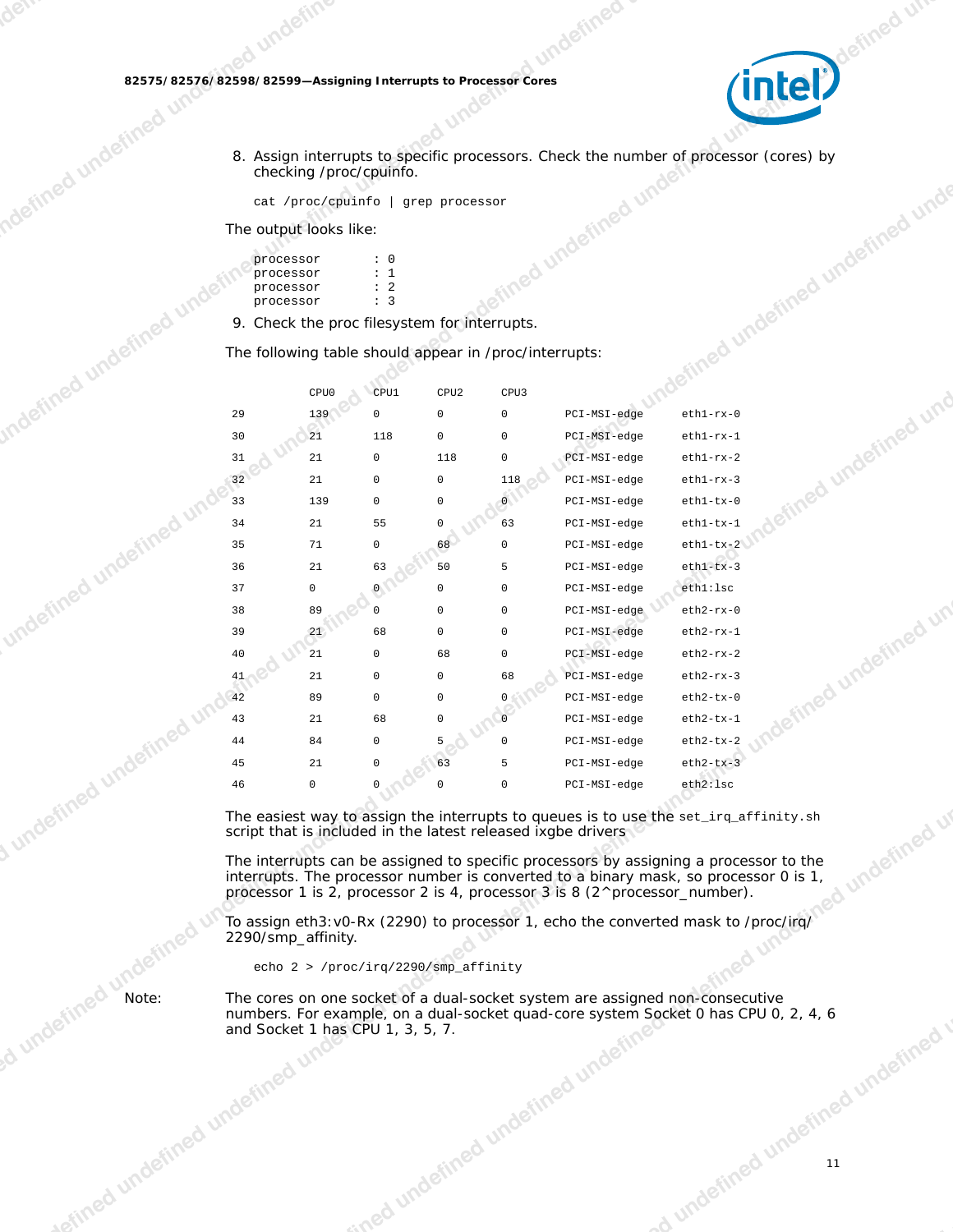# *Assigning Interrupts to Processor Cores—82575/82576/82598/82599*<br> **Example 2014**<br>
Ly default on reboot.<br>
Independence the line:<br>  $\begin{bmatrix}\n0 & 0 \\
0 & 0\n\end{bmatrix}$

# **1.5** Initializing IP Forwarding

<span id="page-11-0"></span>IP forwarding is initialized by default on reboot.

1. Edit */etc/sysctl.conf* and change the line:

net.ipv4.ip\_forward = 0

```
indefined under
```

```
net.ipv4.ip_forward = 1
```
2. Intitialize IP forwarding immediately.

sudo sysctl -w net.ipv4.ip\_forward=1

3. Set rp\_filter to zero.

net.ipv4.conf.eth0.rp\_filter=0

and if desired:

```
net.ipv4.conf.all.rp_filter=0
```
# <span id="page-11-1"></span>**2.0 Other Optimizations Found From Performance**<br> **2.0 Testing**<br> **Exting by Testing has shown increased performance with and systems**. The tuning mainly inverting the system includes increasing the system of the system **Testing**

Testing has shown increased performance with some stack tuning on Linux operating systems. The tuning mainly involves increasing resources for the network stack. This includes increasing the TCP window size.

These parameters are configurable using the *sysctl* utility in Linux as indicated in this example:

sysctl -w net.core.rmem\_default=524287

Running *sysctl* without the *-w* argument lists the parameter with its current setting. Though increasing the values can help improve performance, it is necessary to experiment with different values to determine what works best for a given system, workload and traffic type. aaa(default=20480), suggested change to 524287 **undefined undefined undefined undefined undefined undefined undefined undefined undefined undefined undefined undefined undefined undefined undefined undefined undefined undefined undefined undefined undefined undefined undefined undefined undefined undefined undefined undefined undefined undefined undefined undefined undefined undefined undefined undefined undefined undefined undefined undefined undefined undefined undefined undefined undefined undefined undefined undefined undefined undefined undefined undefined undefined undefined undefined undefined undefined undefined undefined undefined undefined undefined undefined undefined undefined undefined undefined undefined undefined undefined undefined undefined undefined undefined undefined undefined undefined undefined undefined undefined undefined undefined undefined undefined undefined undefined undefined undefined undefined undefined undefined undefined undefined undefined undefined undefined undefined undefined undefined undefined undefined undefined undefined undefined undefined undefined undefined undefined undefined undefined undefined undefined undefined undefined undefined undefined undefined undefined undefined undefined undefined undefined undefined undefined undefined undefined undefined undefined undefined undefined undefined undefined undefined undefined undefined undefined undefined undefined undefined undefined undefined undefined undefined undefined undefined undefined undefined undefined undefined undefined undefined undefined undefined undefined undefined undefined undefined undefined undefined undefined undefined undefined undefined undefined undefined undefined undefined undefined undefined undefined undefined undefined undefined undefined undefined undefined undefined undefined undefined undefined undefined undefined undefined undefined undefined undefined undefined undefined undefined undefined undefined undefined undefined undefined undefined undefined undefined undefined undefined undefined undefined undefined undefined undefined undefined undefined undefined undefined undefined undefined undefined undefined undefined undefined undefined undefined undefined undefined undefined undefined undefined undefined undefined undefined undefined undefined undefined undefined undefined undefined undefined undefined undefined undefined undefined undefined undefined undefined undefined undefined undefined undefined undefined undefined undefined undefined undefined undefined undefined undefined undefined undefined undefined undefined undefined undefined undefined undefined undefined undefined undefined undefined undefined undefined undefined undefined undefined undefined undefined undefined undefined undefined undefined undefined undefined undefined undefined undefined undefined undefined undefined undefined undefined undefined undefined undefined undefined undefined undefined undefined undefined undefined undefined undefined undefined undefined undefined undefined undefined undefined undefined undefined undefined undefined undefined undefined undefined undefined undefined undefined undefined undefined undefined undefined undefined undefined undefined undefined undefined undefined undefined undefined undefined undefined undefined undefined undefined undefined undefined undefined undefined undefined undefined undefined undefined undefined undefined undefined undefined undefined undefined undefined undefined undefined undefined undefined undefined undefined undefined undefined undefined undefined undefined undefined undefined undefined undefined undefined undefined undefined undefined undefined undefined undefined undefined undefined undefined undefined undefined undefined undefined undefined undefined undefined undefined undefined undefined undefined undefined undefined undefined undefined undefined undefined undefined undefined undefined undefined undefined undefined undefined undefined undefined undefined undefined undefined undefined undefined undefined undefined undefined undefined undefined undefined undefined undefined undefined undefined undefined undefined undefined undefined undefined undefined undefined undefined undefined undefined undefined undefined** 

Note that these are only suggested starting points.

/proc/sys/net/core/rmem\_default - default receive window

(default=124928), suggested change to 524287

/proc/sys/net/core/wmem\_default - default send window

(default=124928), suggested change to 524287

/proc/sys/net/core/rmem\_max - maximum receive window

(default=131071), suggested change to 524287

/proc/sys/net/core/wmem\_max - maximum send window

(default=131071), suggested change to 524287

/proc/sys/net/core/optmem\_max - maximum option memory buffers<br>(default=20480), suggested change to 524287<br>effined undefined undefined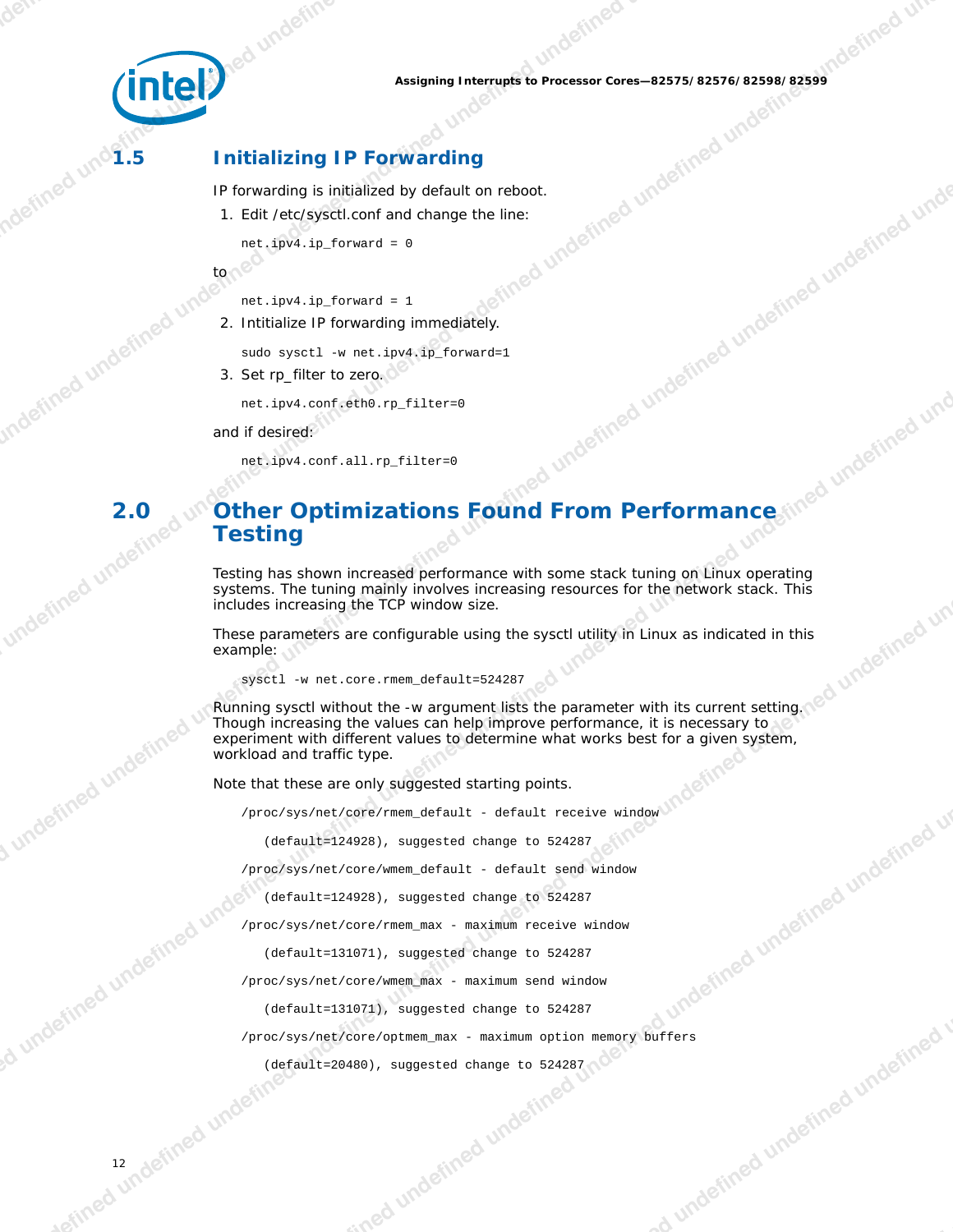

/proc/sys/net/core/netdev\_max\_backlog -number of unprocessed input packets before kernel starts dropping them

(default=1000), suggested change to 300000

82575/82576/82598/82599—Assigning Interrupts to Processor Cores<br>B2575/82576/82598/82599—Assigning Interrupts to Processor Cores<br>proc/sys/net/coresponded UTO  $/proc(sys/net/ipv4/tcp_rmem - memory reserved for TCP rev buffers (min default max)$ <br>(defaults 4096 87380 4194204) max)

(defaults 4096 87380 4194304), suggested change to 10000000 10000000<br>10000000 10000000

/proc/sys/net/ipv4/tcp\_wmem - memory reserved for TCP snd buffers (min default max)

(defaults 4096 16384 4194304), suggested change to 10000000 10000000 aaa110000000

/proc/sys/net/ipv4/tcp\_mem - memory reserved for TCP buffers (min default max) (defaults 193152 257536 386304), suggested change to 10000000 10000000 **undefined undefined undefined undefined undefined undefined undefined undefined undefined undefined undefined undefined undefined undefined undefined undefined undefined undefined undefined undefined undefined undefined undefined undefined undefined undefined undefined undefined undefined undefined undefined undefined undefined undefined undefined undefined undefined undefined undefined undefined undefined undefined undefined undefined undefined undefined undefined undefined undefined undefined undefined undefined undefined undefined undefined undefined undefined undefined undefined undefined undefined undefined undefined undefined undefined undefined undefined undefined undefined undefined undefined undefined undefined undefined undefined undefined undefined undefined undefined undefined undefined undefined undefined undefined undefined undefined undefined undefined undefined undefined undefined undefined undefined undefined undefined undefined undefined undefined undefined undefined undefined undefined undefined undefined undefined undefined undefined undefined undefined undefined undefined undefined undefined undefined undefined undefined undefined undefined undefined undefined undefined undefined undefined undefined undefined undefined undefined undefined undefined undefined undefined undefined undefined undefined undefined undefined undefined undefined undefined undefined undefined undefined undefined undefined undefined undefined undefined undefined undefined undefined undefined undefined undefined undefined undefined undefined undefined undefined undefined undefined undefined undefined undefined undefined undefined undefined undefined undefined undefined undefined undefined undefined undefined undefined undefined undefined undefined undefined undefined undefined undefined undefined undefined undefined undefined undefined undefined undefined undefined undefined undefined undefined undefined undefined undefined undefined undefined undefined undefined undefined undefined undefined undefined undefined undefined undefined undefined undefined undefined undefined undefined undefined undefined undefined undefined undefined undefined undefined undefined undefined undefined undefined undefined undefined undefined undefined undefined undefined undefined undefined undefined undefined undefined undefined undefined undefined undefined undefined undefined undefined undefined undefined undefined undefined undefined undefined undefined undefined undefined undefined undefined undefined undefined undefined undefined undefined undefined undefined undefined undefined undefined undefined undefined undefined undefined undefined undefined undefined undefined undefined undefined undefined undefined undefined undefined undefined undefined undefined undefined undefined undefined undefined undefined undefined undefined undefined undefined undefined undefined undefined undefined undefined undefined undefined undefined undefined undefined undefined undefined undefined undefined undefined undefined undefined undefined undefined undefined undefined undefined undefined undefined undefined undefined undefined undefined undefined undefined undefined undefined undefined undefined undefined undefined undefined undefined undefined undefined undefined undefined undefined undefined undefined undefined undefined undefined undefined undefined undefined undefined undefined undefined undefined undefined undefined undefined undefined undefined undefined undefined undefined undefined undefined undefined undefined undefined undefined undefined undefined undefined undefined undefined undefined undefined undefined undefined undefined undefined undefined undefined undefined undefined undefined undefined undefined undefined undefined undefined undefined undefined undefined undefined undefined undefined undefined undefined undefined undefined undefined undefined undefined undefined undefined undefined undefined undefined undefined undefined undefined undefined undefined undefined undefined undefined undefined undefined undefined undefined undefined undefined undefined undefined undefined undefined undefined undefined undefined undefined undefined undefined undefined** 

10000000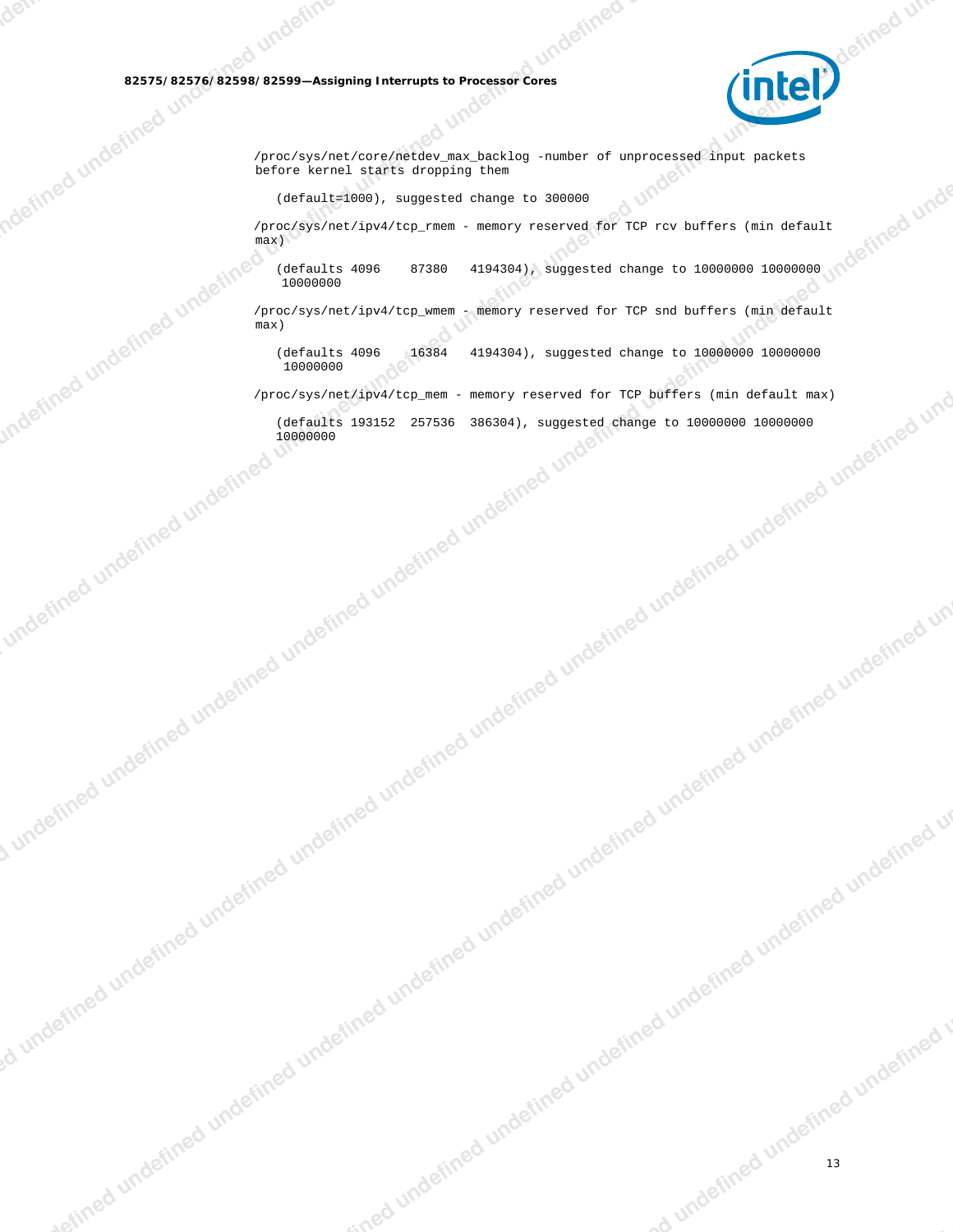

*Assigning Interrupts to Processor Cores—82575/82576/82598/82599*

A company in the first of the production of the company of the production of the production of the production of the production of the production of the production of the production of the production of the production of t

*Note:* This page intentionally left blank.